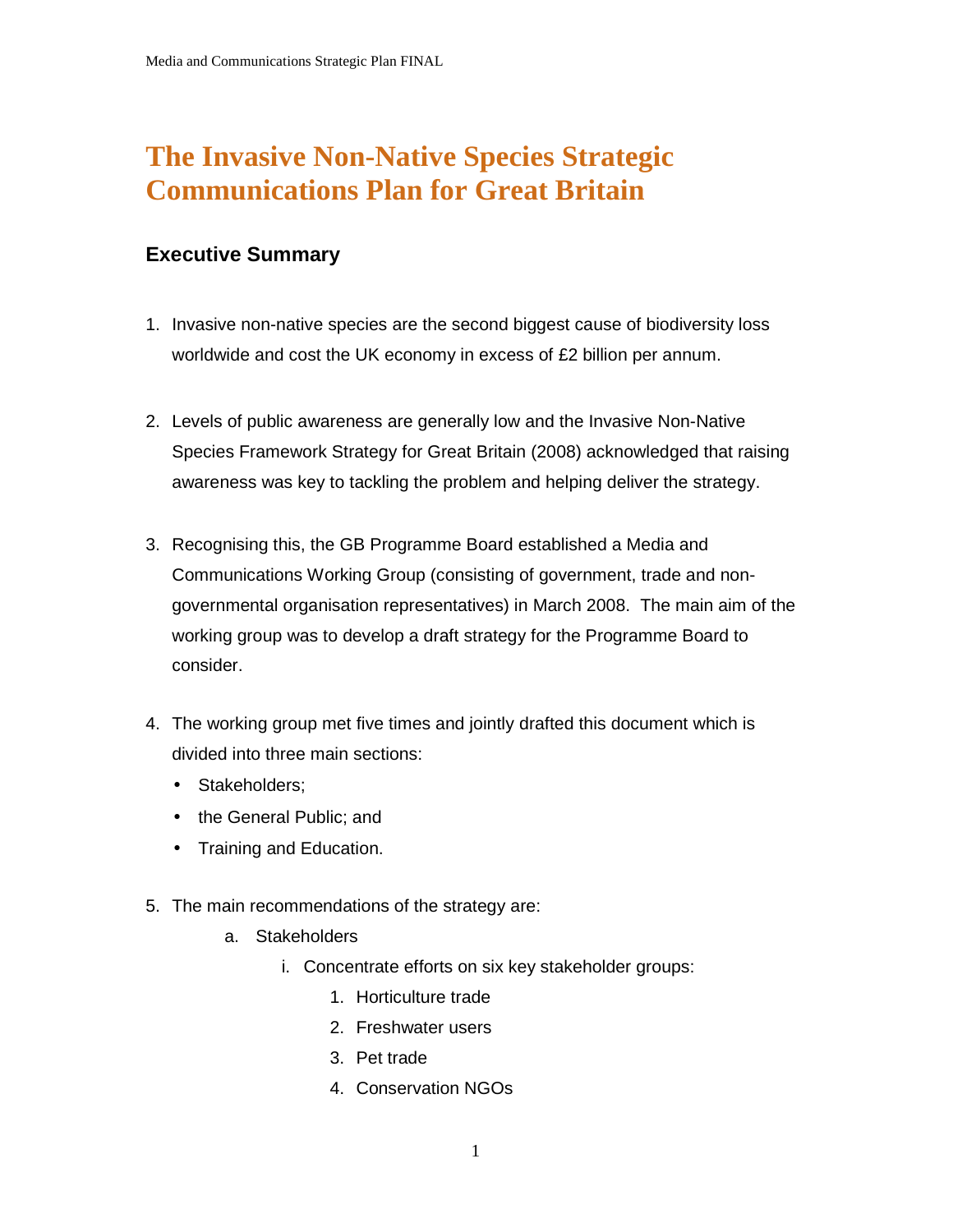- 5. Land-owners organisations
- 6. Construction sector
- ii. Use agreed high-level messages with all communications.
- iii. Use specific messages for each of the six priority groups.
- b. General Public
	- i. Concentrate effort initially on three main pathways Horticulture, Angling and Pet trade.
	- ii. Exploit opportunities elsewhere but with land-owners and marine water users as a second tier of priorities.
	- iii. Use agreed high-level messages with all communications.
	- iv. Use 'non-native' as against 'alien'.
	- v. Use the Non-Native Species Secretariat logo as the overarching brand.
	- vi. Revamp the secretariat website.
	- vii. Develop several case studies to help illustrate the issue.
- c. Training
	- i. Carry out an audit of current relevant training in GB
	- ii. Establish a focussed sub-group to recommend strategic improvements.
	- iii. Develop information and education packs and identify alternative options for training provision.
	- iv. Develop merchandising.
	- v. Develop an interactive section on the Secretariat website.
	- vi. Examine opportunities to influence each sector through its key partners e.g. via public sector as clients in procuring contracts.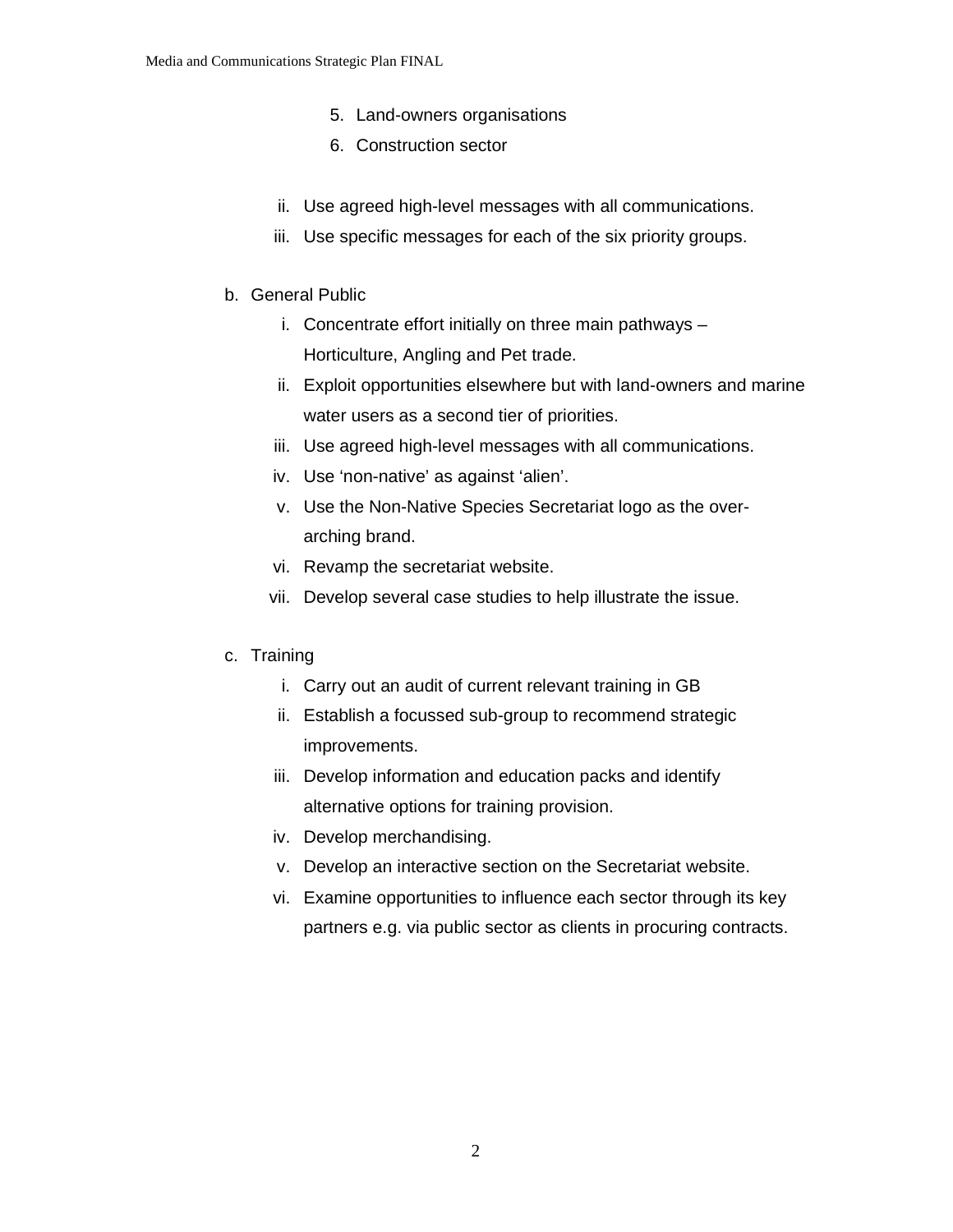## **i. Introduction**

Invasive non-native species are considered one of the main causes of biodiversity loss and several international agreements, including the Convention on Biological Diversity, require action to tackle the threats they pose. They also have significant economic costs – estimated to be in excess of £2 Billion per annum to the UK economy. The problems caused by invasive species are steadily getting worse as movement of people and goods increases. Climate change is also likely to exacerbate the issue significantly.

An increased understanding of invasive non-native species and the problems they cause is recognised by trade representatives, industry, non-government organisations (NGOs), government and others as key to reducing the threat they pose. However, with the exception of some specialist audiences there is a limited awareness and understanding of the threats posed by invasive non-native species. This is also the case for the general public and many organisations, including many of the diverse arms of the GB Administrations.

#### **Invasive Non-Native Species Framework Strategy for Great Britain**

In May 2008, Defra, the Scottish Government and the Welsh Assembly Government jointly launched the Invasive Non-Native Species Framework Strategy for Great Britain. The overarching aim of the GB Strategy is to minimise the risk posed, and reduce the negative impacts caused, by invasive non-native species in Great Britain.

Integral to the vision of GB Framework Strategy is that when it is fully implemented there will be widespread awareness of the risks and adverse impacts associated with invasive nonnative species, and greater vigilance against these. It also encourages stakeholders to take action and share the responsibility to promote an informed change of behaviour.

Key Action 9.4 of the GB Strategy required the establishment of a working group to develop a communications and media strategy. To progress this key action (and other key actions within the GB Strategy that relate to communications issues) a working group was established by the GB Programme Board in March 2008. This document is the result of that group's work.

#### **Current situation**

Trade bodies, NGOs, local authorities and the government family have, on their own initiative, conceived and delivered valuable awareness raising campaigns, for example the Ornamental and Aquatic Trade Association (OATA) message printed on bags used to sell

3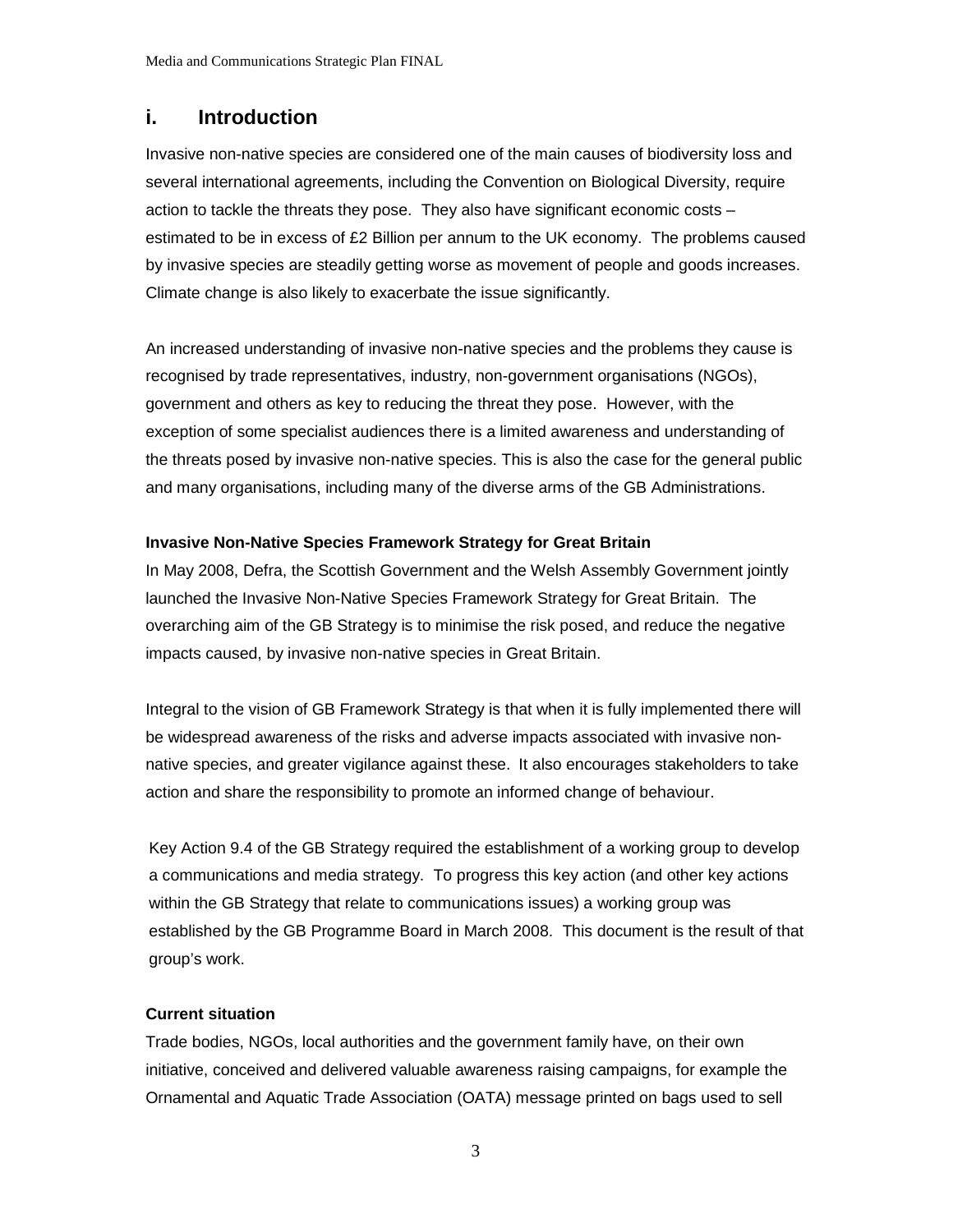fish, the Angling Trust's 'Don't kill a fishery' campaign, Plantlife's 'Pond Alert' and 'plant this instead' guidance, and the government's production of invasive non-native species identification sheets. However, without an overall GB strategy it can be difficult to make the links between these campaigns (which sometimes appear disjointed), opportunities to maximise their impact may not be realised, and some of the valuable experiences learned during the campaigns can be lost. In addition, without a more co-ordinated approach there is a significant risk of duplication of effort as well as the possibility of delivering confusing or mixed messages. By working together to produce a strategic plan for GB to which all partners are signatories, it is envisaged that more co-ordinated, efficient and effective communications can be achieved.

It is widely assumed that awareness and understanding of invasive non-native species issues is low within the general public. This is supported by the results from a Defra commissioned research project into public attitudes and behaviours towards invasive nonnative species in England. A summary of the research outcomes can be found in Annex 1. This research will help to inform the implementation of this strategic communications plan and will also provide a baseline by which the success of the document can be measured (in England). Despite this lack of awareness, the research indicated that there was a great appetite for information on non-native species.

Press offices in Defra, the Scottish Government, the Welsh Assembly Government and associated agencies routinely prompt media coverage of invasive non-native species issues through press releases and articles in publications. Press releases on invasive non-native species tend to be well reported, supporting the research findings that this is an issue in which the public is interested.

In November 2008, the BBC held an invasive species week. An internet page on BBC News which mapped invasive non-native species, received 547 comments and the subject featured in the most visited internet site on the weeks round-up programme "Your News" on BBC News 24. The BBC invasive species week resulted in a four-fold increase in hits to the Non-Native Species Secretariat website with similar increases in other related websites.

### **ii. Purpose of this document**

This document sets out the options for most effectively communicating non-native species issues directly to the general public and to key stakeholder groups; it also outlines how to

4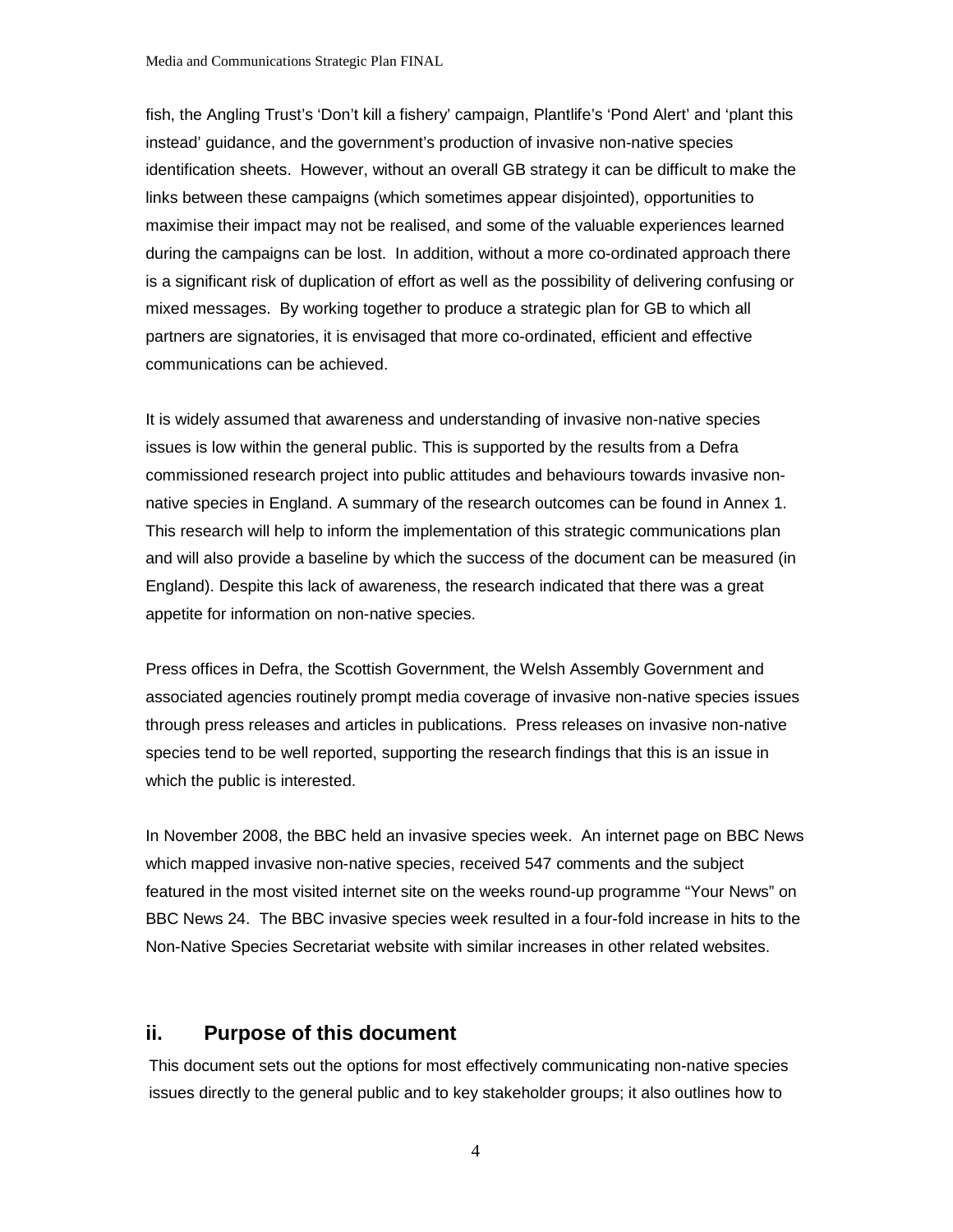help key stakeholders in communicating sector-specific issues to their members or customers. Detailed proposals for communicating with stakeholders and the general public are outlined later in this document.

The intended outcome is a change in behaviour amongst stakeholders and the public, reducing the risks and impacts associated with invasive non-native species.

The overall objectives of this document are:

- To identify the key messages that require wider promulgation in order to increase stakeholder/public engagement in tackling invasive non-native species issues;
- To identify key target audiences (associated with important pathways) on which resources would be optimally spent to reduce the risks;
- To advise on optimal ways of reaching these key target audiences, including the general public and stakeholders.

## **iii. Strategic approach**

This document is divided into four parts:

- Section 1 outlines Overarching Communications (including key messages and language);
- Section 2 is focussed on Stakeholder Engagement;
- Section 3 focuses on Public Awareness; and
- Section 4 looks at Training and Education.

Stakeholder organisations are often best placed to communicate with, and influence their members; there are therefore significant links and dependencies between these sections.

By managing the communications approach in the sequential manner outlined below, while being mindful that some stakeholders are already well engaged, we aim to build public and stakeholder understanding and engagement in a structured and methodical way. This should not preclude action to engage specific sectors or reduce the risks associated with pathways ahead of the indicative timescales, but any action should follow this broad sequence to help with behaviour change. It is important that once the issue is raised with target groups, information is readily available for those groups to allow them to engage fully.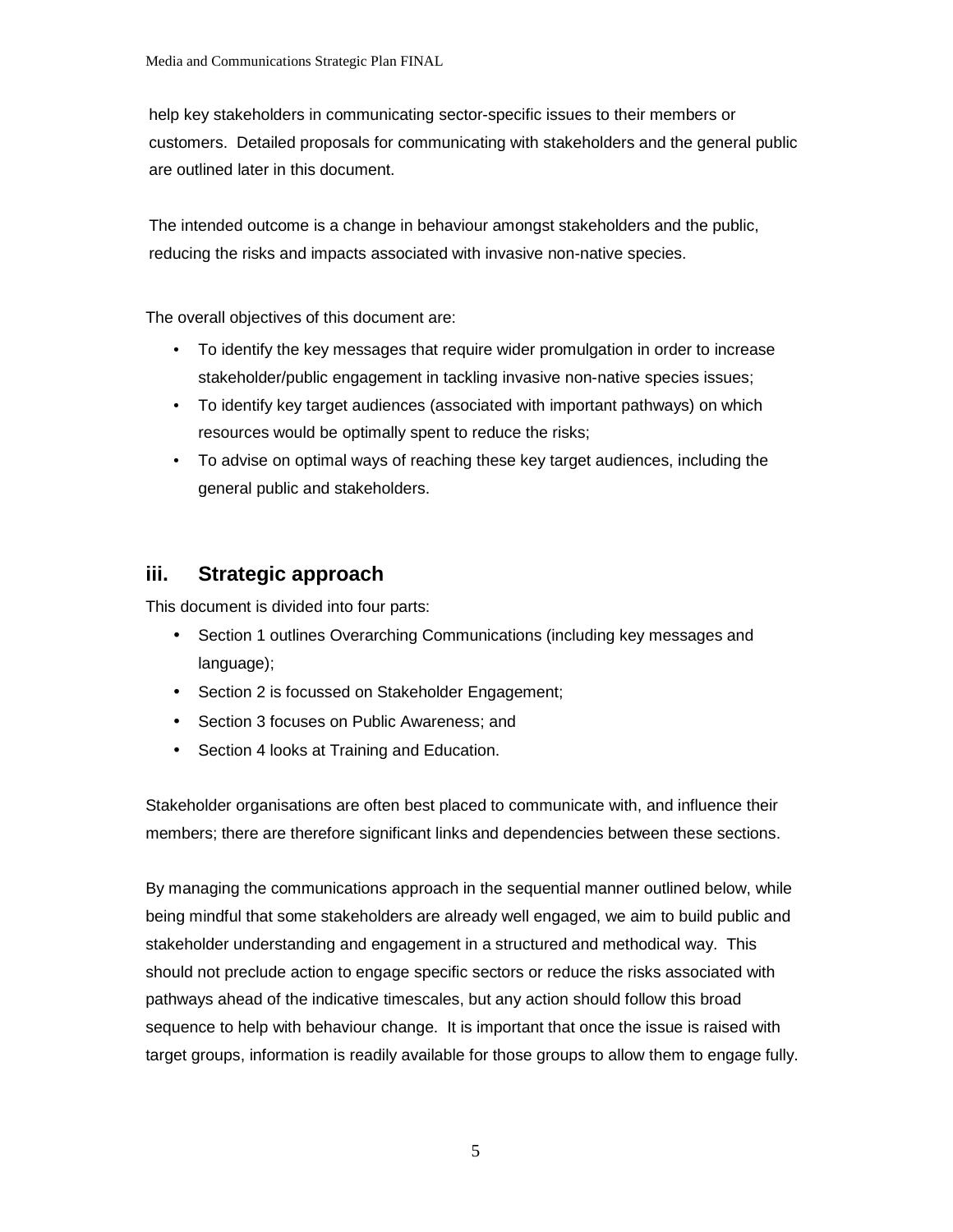#### Phase 1a (2009/2010)

Create Awareness and recognition of invasive non-native species amongst stakeholders who are not already well engaged.

#### Phase 1b (2009/2010)

**Create** Awareness and recognition of invasive nonnative species amongst general public through direct communication and in partnership with stakeholders, who are already well engaged.

Phase 2 (2010/2011)

Work in partnership with all key stakeholders, and communicate directly to public. **Generate** understanding provide guidance and accurate information for taking/agreeing to take action.

#### Phase 3 (2011/2012)

Expect to see a change in attitude and behaviour – people starting to take necessary actions.

Create political space for necessary legislations and controls.

#### **Roles and responsibility**

This document has been drafted by the Media and Communications Working Group (with assistance from Defra's Communications Directorate). Once agreed, the GB Programme Board will oversee the development and implementation of the plan. The specific activities outlined in the communications plan will be taken forward by the three governments, the Non-Native Species Secretariat, and members of the Media and Communications Working Group.

#### **Risks and threats**

A preliminary analysis of strengths, weaknesses, opportunities and threats (SWOT) was carried out by Defra's Communications Directorate. This has been expanded into a register of risks and threats to the delivery of this strategic plan and these are outlined in Section 5.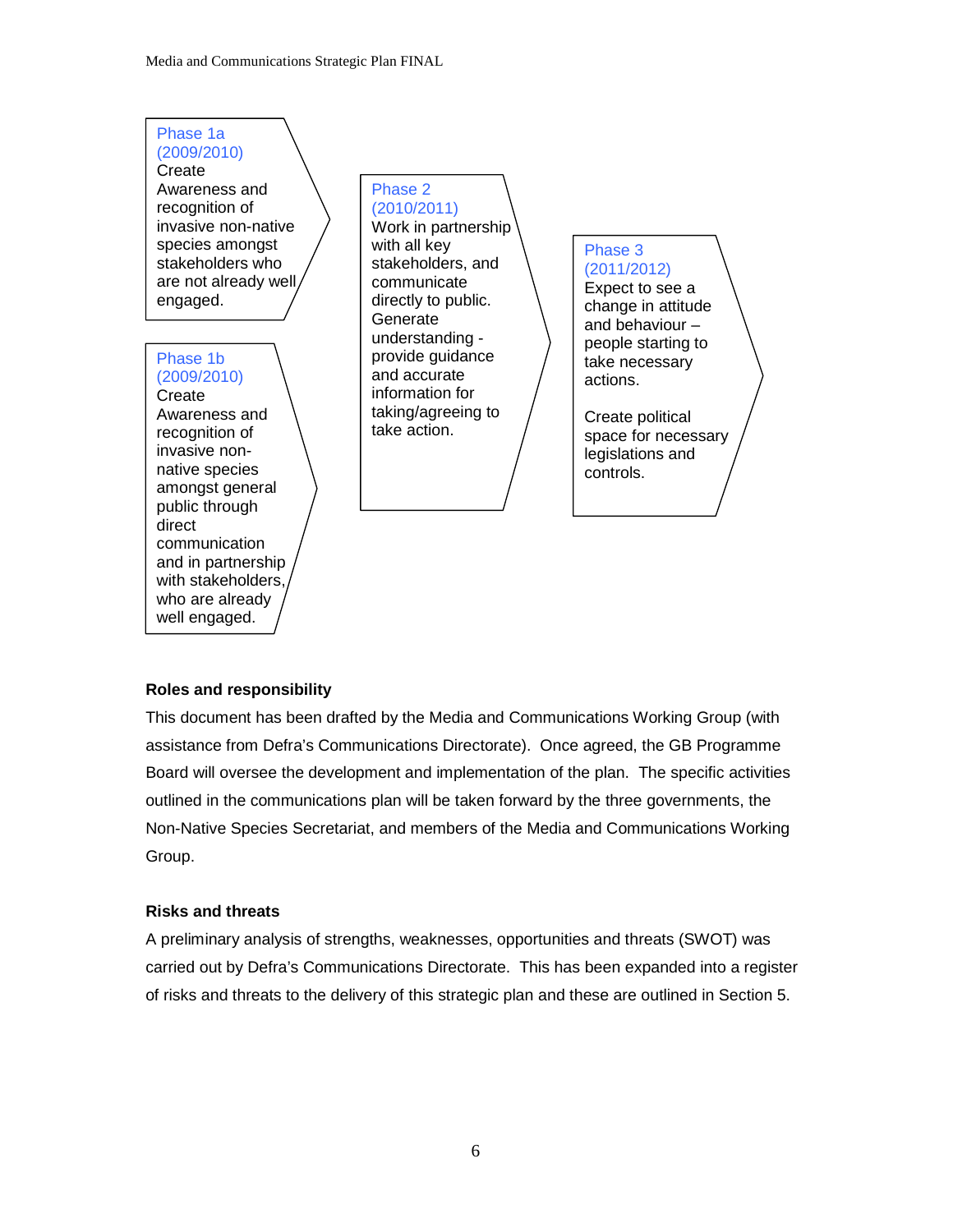# **Section 1 – Overarching Communications**

## **1.1 Key Messages and language**

A key message that we need to convey is that we all share responsibility for this issue and that the onus is on us all to act to mitigate the problems caused. This is an issue where individuals can make a big difference by their actions and it is therefore a positive point to communicate. Stressing the shared responsibility is key to encouraging people to act responsibly as well as avoiding apportioning blame to those in sectors associated with key pathways.

The definition of invasive non-native species used by government (and in the GB Strategy) has been taken from that provided in the Convention on Biological Diversity. However, it is recognised that a different definition is required when communicating with the public and certain stakeholder groups, so that the issues are more easily understood.

Qualitative research conducted as part of the research into public attitudes towards invasive non-native species in England indicated that, although the definition largely confirmed the respondent's prior understanding, it uses 'difficult' concepts and comes across as overly 'technical'. With this in mind, the participants drafted a new definition of (an) invasive nonnative species which has been adopted by the working group. The intention is that this is to be used when communicating with stakeholders and the public:

## • **Any non-native animal or plant that has the ability to spread causing damage to the environment, the economy, our health and the way we live.**

The working group used this definition to develop an overarching key message for explaining invasive non-native species issues:

• **Invasive non-native species damage our environment, the economy, our health and the way we live.** 

A number of more specific sub-messages can be distilled from this message to include:

- **They threaten our native plants, animals and habitats.**
- **They cost the British economy over £2 billion pounds each year.**
- **They can threaten our health.**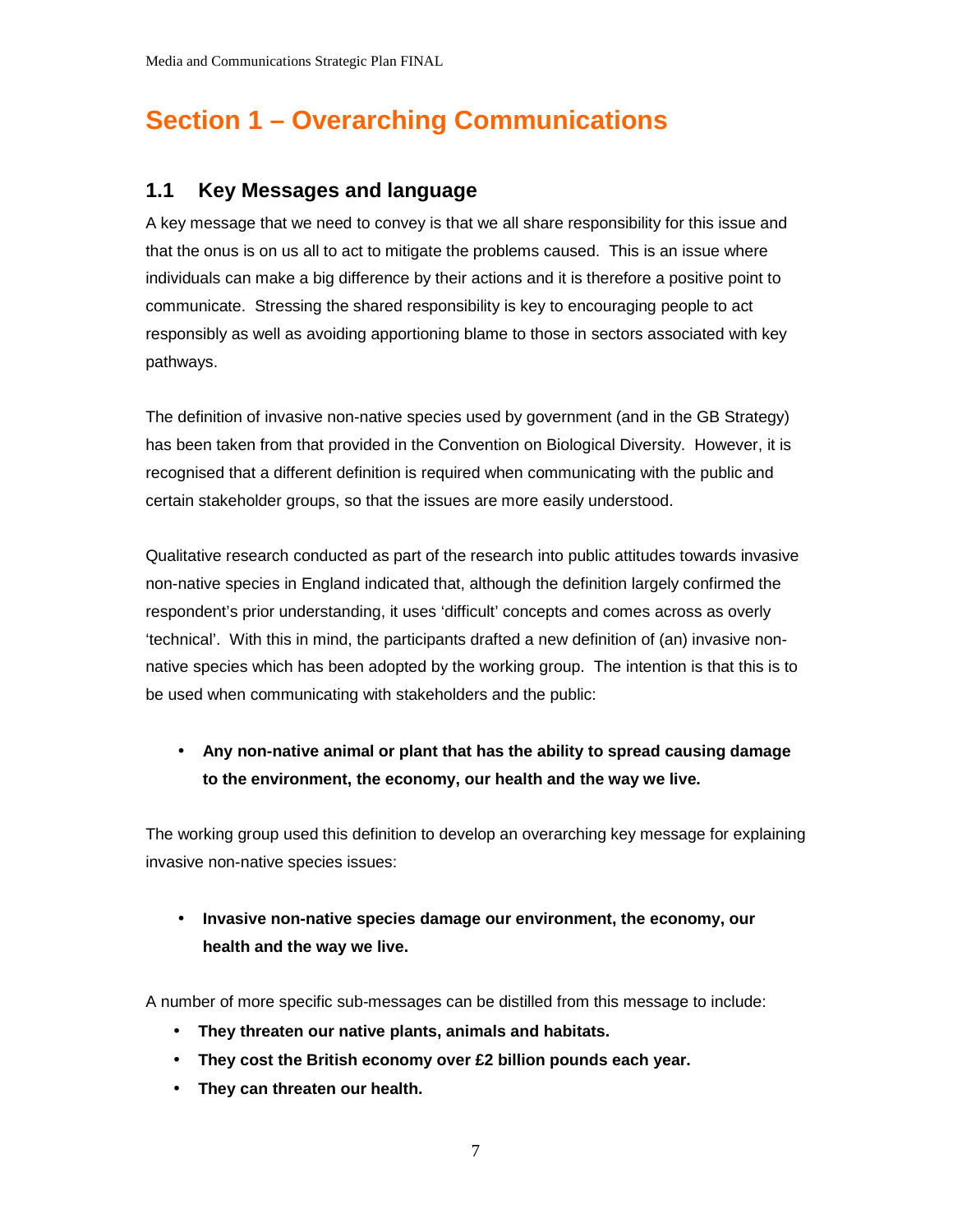The public awareness survey results also supported views expressed at the 2008 Stakeholder Forum that the term "Alien" should not be used and that "non-native" is preferred by the public as it is better understood.

**Recommendation 1.1** –That the above definition and key messages are adopted for use in any campaign and for all relevant communications with stakeholders and the general public.

#### **Branding**

At present, the Non-Native Species Secretariat logo acts as a visual identity to support communications work. It is suggested that this continues to be used as branding on communication materials. We will look to develop some brand guidelines to help set a standard for use of the logo.

More detailed messages will be targeted to specific sectors and pathways and are likely to merit their own branding (in a similar way to the "Stop aquatic hitchhikers" campaign in the US).

**Recommendation 1.2** – That the Non-Native Species Secretariat logo acts as a visual ID to support all relevant communications on the issue of invasive non-native species and that brands are developed to support specific campaigns in due course.

#### **Links with other areas of the Framework Strategy**

Awareness-raising has important connections with other parts of the GB Strategy – in particular to monitoring where the public and certain stakeholder groups could be used as the eyes and ears feeding into the newly-established Non-native Species Information Portal.

**Recommendation 1.3** – That the newly-established monitoring process is used optimally to help raise awareness among the general public and relevant stakeholder groups.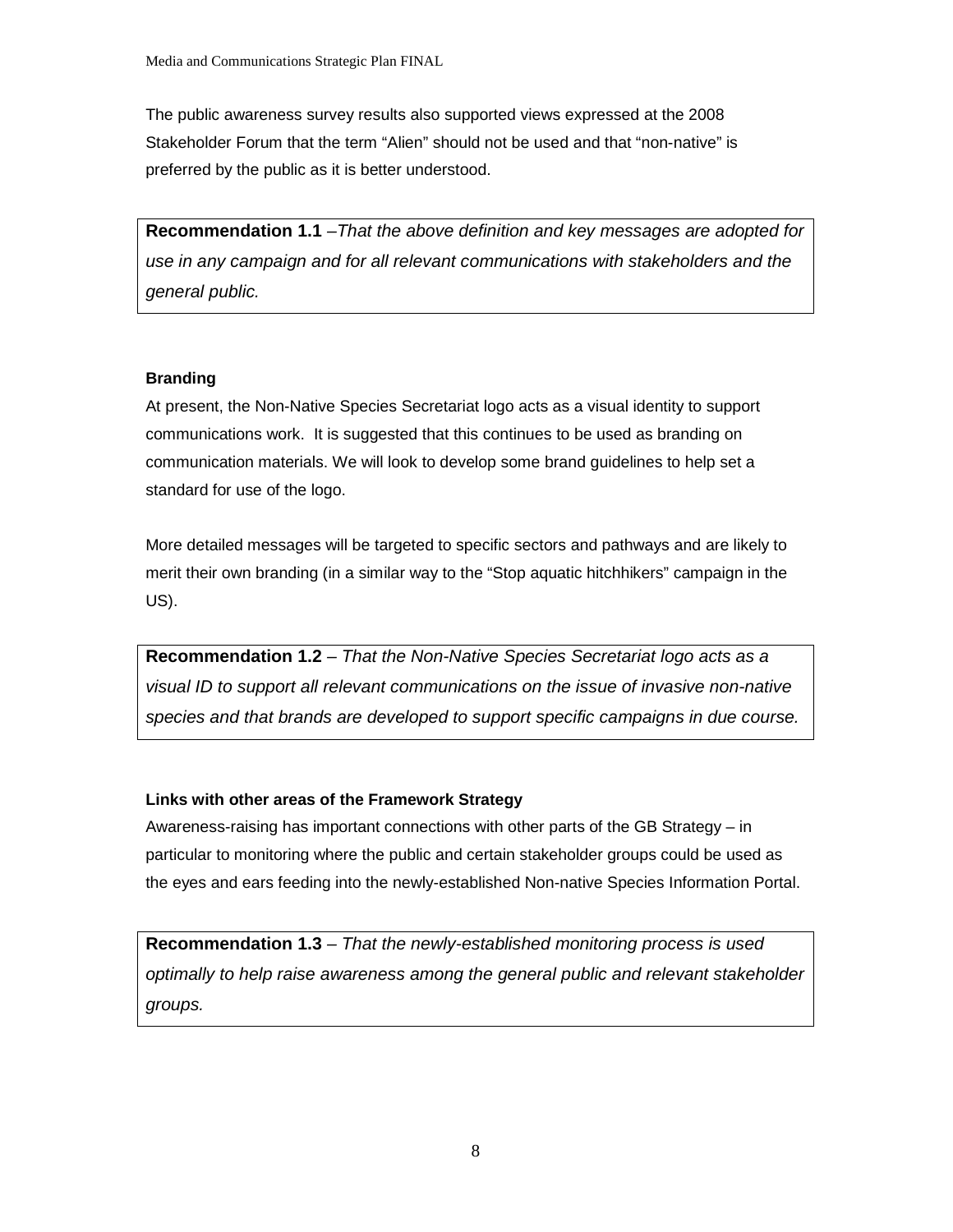## **Section 2 – Communicating with Stakeholders**

### **2.1 Aim**

The aim of this section is to provide an overarching strategic approach to engagement with stakeholders to raise their awareness and understanding of the GB Strategy and work with them to support its delivery. This includes prioritising key stakeholders and the key messages for these groups, as well as recommending options for communicating and engaging with them.

## **2.2 Stakeholder Analysis and Prioritisation**

There are a huge number of stakeholders in this area and there is therefore a need to prioritise them. This was achieved by a stakeholder analysis, carried out by the Working Group, whereby individual stakeholder organisations were identified and combined into 'manageable' groups. These groups were prioritised based on their influence in relation to achieving the aims of the GB Strategy. For each of these stakeholder groups we identified key issues, desired outcomes and key messages and actions.

Following the stakeholder analysis, six key groups were identified by the working group.

- Gardening/Horticulture
- Water users including Anglers, boaters and canoeists
- Pet Owners specifically a) exotic pets and, b) fish
- Conservation NGOs
- The construction industry and development sector
- Landowner organisations

**Recommendation 2.1** –Initial efforts should be concentrated on the six stakeholder groupings outlined above.

#### **2.3 Stakeholder engagement activities**

This stakeholder analysis provided the detail around which stakeholder engagement or interaction should be based. The table in Annex 3 outlines a series of stakeholder engagement activities to support the delivery of the GB Strategy and, in particular in relation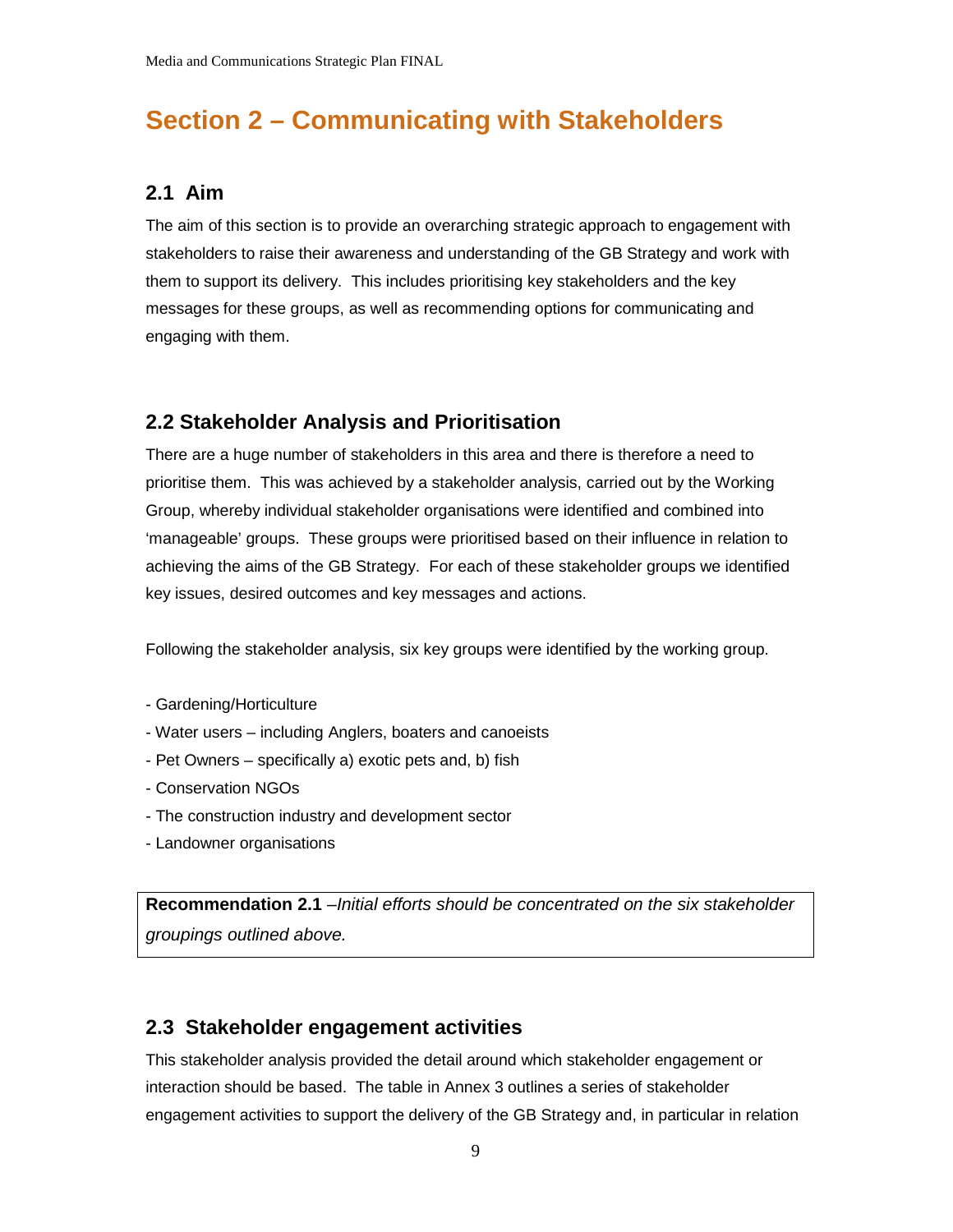to raising awareness. These are suggested activities that build on the stakeholder analysis table and are based on the Media and Communications Working Group's awareness of existing and potential opportunities and barriers.

## **2.4 Using existing governance and stakeholder engagement structures to best effect**

For the engagement strategy to be most effective, it is critical that it utilises and is clearly aligned to the GB Programme Board's existing governance and engagement structures. The existing structures are listed below with some recommendations about how these structures could be used more effectively to engage with stakeholders to deliver the Strategy.

**GB Stakeholder Forum** – an annual conference of 80-90 stakeholders (NGOs, Government, industry) that provides a key way to engage with key stakeholders on a range of issues across the invasive non-native species agenda.

**Recommendation 2.2** – Continue to progress the GB Stakeholder Forum as a flagship event for invasive non-native species issues.

**Recommendation 2.3** – Encourage a wider range of stakeholders associated with the six key stakeholder groups to attend plus other stakeholders as opportunities allow.

**Stakeholder Sounding Board (SSB)** – a group of 18 stakeholders (NGOs and industry) set up to provide feedback on proposals at the request of the GB Programme Board. The SSB has been used once to date to feed into the GB Strategy. The assumption is that this group will exist as an electronic-group.

**Recommendation 2.4** – Develop the Stakeholder Sounding Board to help deliver the GB Strategy.

**Working Groups** – currently there are two working groups tasked with taking forward specific elements of the Invasive Non-native Species Framework Strategy: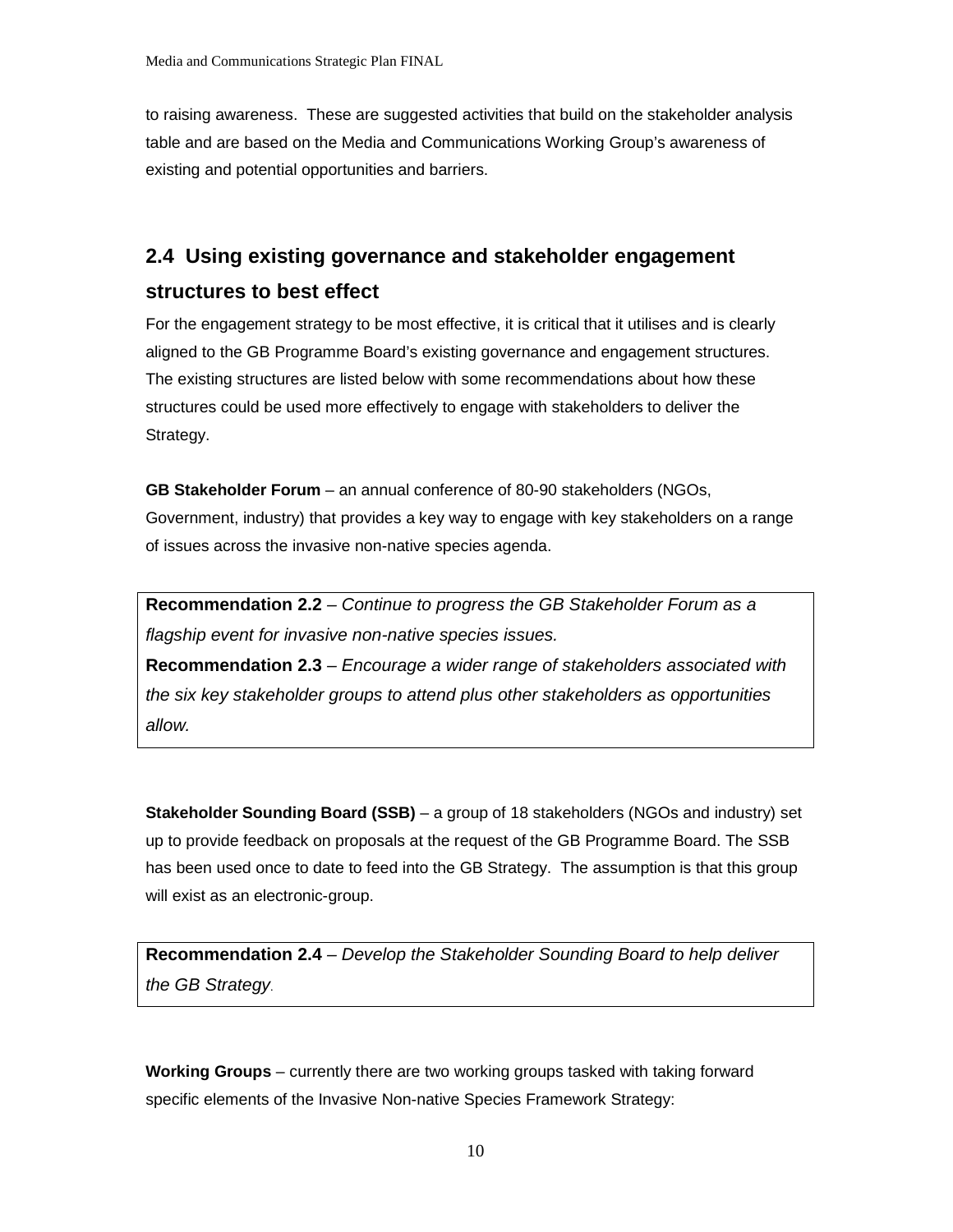- Media and Communications Working Group task and finish group to develop communications and engagement strategy;
- Rapid Response Working Group task and finish group to establish a protocol for instigating and carrying out rapid responses to non-native species threats.

**Recommendation 2.5** – The Media and Communications working group continues to meet on a bi-annual basis to monitor and steer the effective delivery of the media and communications strategy.

**Recommendation 2.6** – Smaller working groups should be created to take forward specific pieces of communications work (e.g. developing and overseeing/monitoring delivery of the communications or specific training packages for each key pathway).

**Country Working Groups (England/Scotland/Wales)** – separate Working Groups exist for England, Scotland and Wales. The Groups exist to improve co-ordination of invasive nonnative species policy, drive forward delivery of the invasive non-native species agenda and key actions of the GB Strategy. Stakeholder organisations are represented on each Working Group.

**Recommendation 2.7** – Ensure effective communication between the country working groups and the Media and Communications working group and integrate the Country Working Groups into the delivery of this Strategic Plan.

**Local Fora** – pilot fora have been set up to provide a focus for tackling invasive non-native species issues at a local level through practical action/management. The Fora provide a key link to engage stakeholders at a local level (e.g. Local Authorities, local land managers).

**Recommendation 2.8** – Carry out discussion with local fora to gain an understanding of what support is required to increase their effectiveness, and examine how to more effectively use existing fora.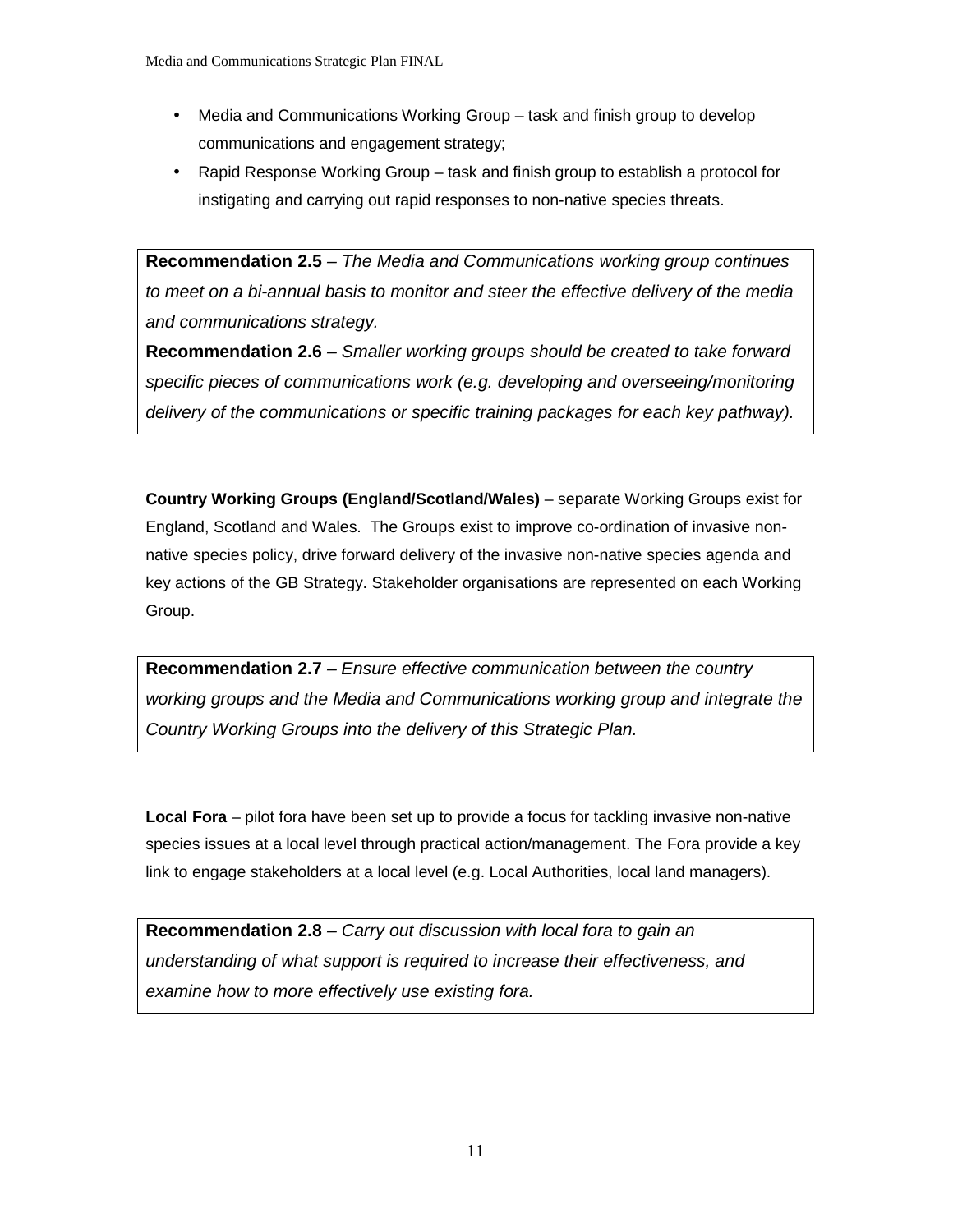# **Section 3 – Communicating with the General Public**

## **3.1 Aim**

The aim of this section is to develop key messages, identify key target audiences, and suitable prioritised communication options for the general public.

The following objectives have been amended from those contained in Chapter 9 of the GB Strategy - Building Awareness and Understanding:

- **To generate wider appreciation of the risks that non-native species can pose to our native wildlife and environment.**
- **To secure better understanding of action being taken concerning invasive nonnative species and to gain public support for the decision-making process:** 
	- $\circ$  so that the public to understand the risks and impacts invasive non-native species pose and the actions government, agencies or other stakeholders may need to take to reduce them.
- **To enable the public at large to assist in the detection and monitoring of invasive non-native species:** 
	- $\circ$  to help develop a strong sense of shared responsibility amongst the public and encourage people that individual action will make an impact on the issue overall.
- **To encourage responsible behaviour and strong adherence to regulatory and biosecurity measures affecting those involved in the movement, keeping, use and any release of non-native species:** 
	- $\circ$  to help drive behaviour change and understanding how individual actions can have an impact e.g. fly tipping garden waste, releasing unwanted pets.

## **3.2 Key Pathways**

Due to the range and impacts of invasive non-native species, there is a need to prioritise audiences. The working group agreed that effort should initially be concentrated on three important pathways for non-native species release. This will help target the right information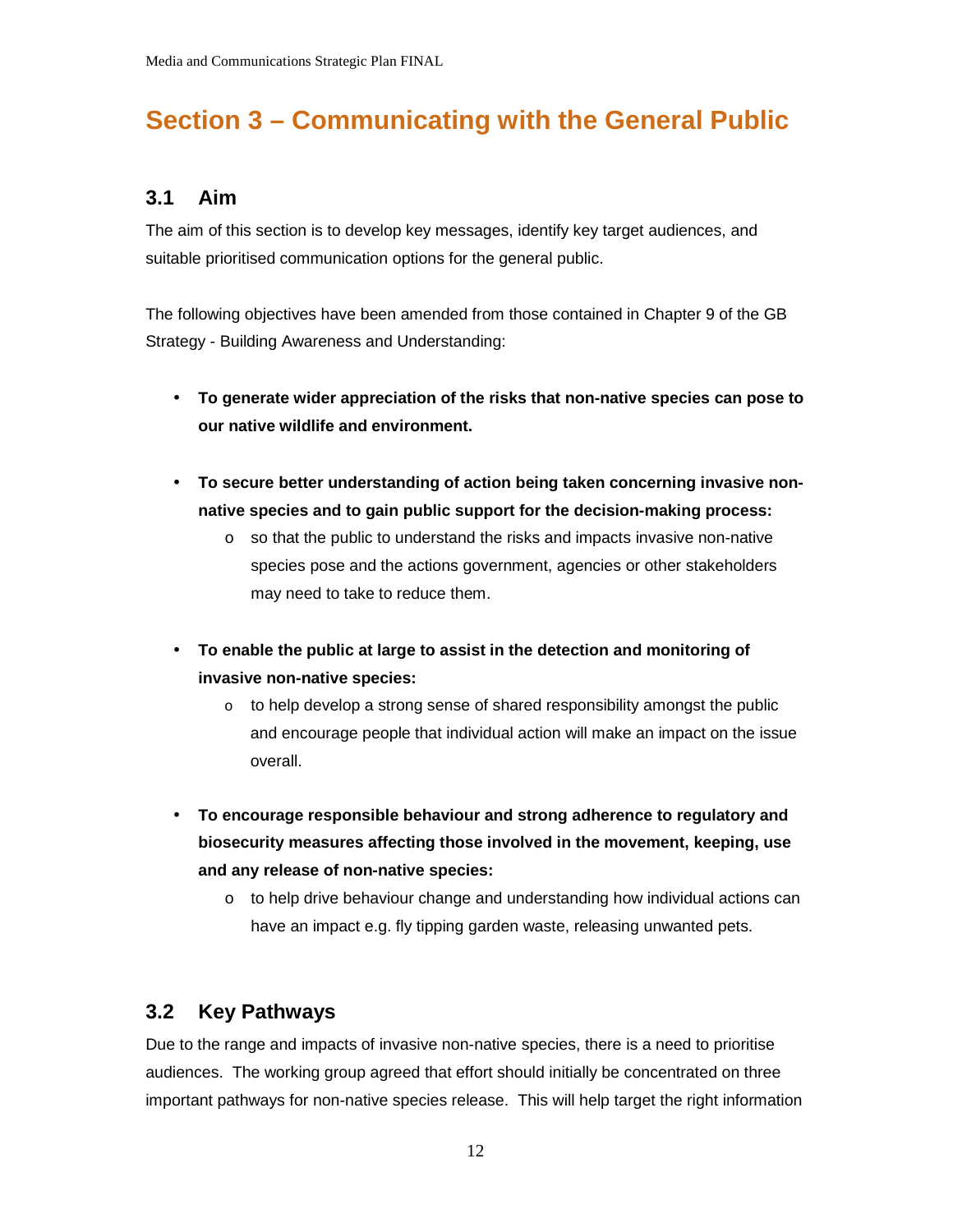to the right audiences, at appropriate points, to enable individuals to take necessary actions (without making the issue complicated or difficult for them).

Key pathways have been selected using information obtained from the 2003 Review of Non-Native Species Policy Review report and those identified by the Working Group. These are:

- 1. Gardeners
- 2. Fresh-water users including Anglers, boaters
- 3. Pet Owners specifically those owning exotic pets and fish.

Two further pathways have also been identified where there may be opportunities to engage the public and where there is an opportunity to change behaviour. These are:

- **Landowners**
- Marine water users.

**Recommendation 3.1** –Initial efforts should be concentrated on the three pathways outlined above with exploitation of opportunities with land-owners and marine water users as a second priority.

#### **Call to action**

A number of messages for the specific groups (as identified by the pathways) are outlined below. It is proposed that these are developed further as campaigns are progressed (possibly by communications organisations).

The overarching formula for the message is:

Don't release, move or dump unwanted non-natives in the wild

For the following reasons:

 It is illegal They can spread disease They threaten your sport/hobby etc. They can threaten our native plants and animals They can cost you a lot of money if you are liable for their removal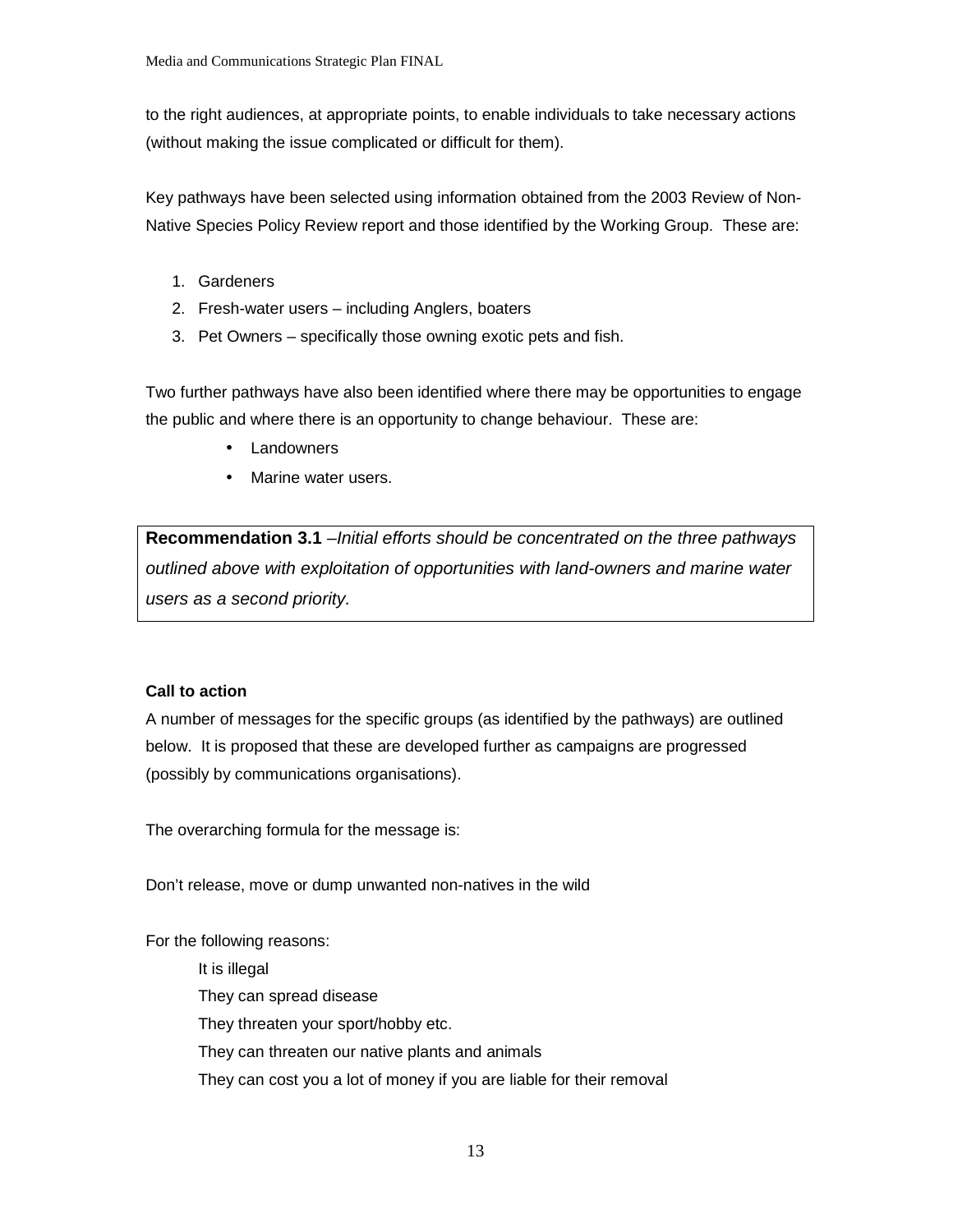More specifically, this translates to the following for each specific group:

- 1. Gardeners
	- Dispose of garden and pond waste responsibly and never dump them in the wild. (see campaigns by OATA, Plantlife "Pond Alert").
	- It is illegal to dump or plant invasive non-native plants in the wild.
	- Never dispose of pond plants in any waterway.
	- Find out more at www.nonnativespecies.org.
- 2. Water users including Anglers, boaters, canoeists etc
	- Never release or return invasive non-native species to a water body
	- Never move fish between water bodies
		- to protect native fish, plants and other animals
		- to prevent spread of disease
		- to preserve the sport you love.

- Always clean and dry equipment between trips to prevent the spread of invasive species and disease (see campaigns by Angling Trust).

- It is illegal to release non-native fish or move them without a licence.

- Find out more at www.nonnativespecies.org.

#### 3. Pet Owners

- a) Exotic pets (including birds, invertebrates, reptiles, amphibians etc.)
- Never release into the wild and keep them in such a way that they can't escape.
- It is cruel to release non-native species into the wild.
- It is illegal to release non-native species of pet into the wild.
- Find out more at www.nonnativespecies.org.

b) Fish

- Never release plants and animals from ponds and aquaria into the wild (see campaign by OATA "Pet fish belong").

- It is illegal to release non-native species into watercourses.
- Pets can spread disease to native wildlife
- Find out more at www.nonnativespecies.org.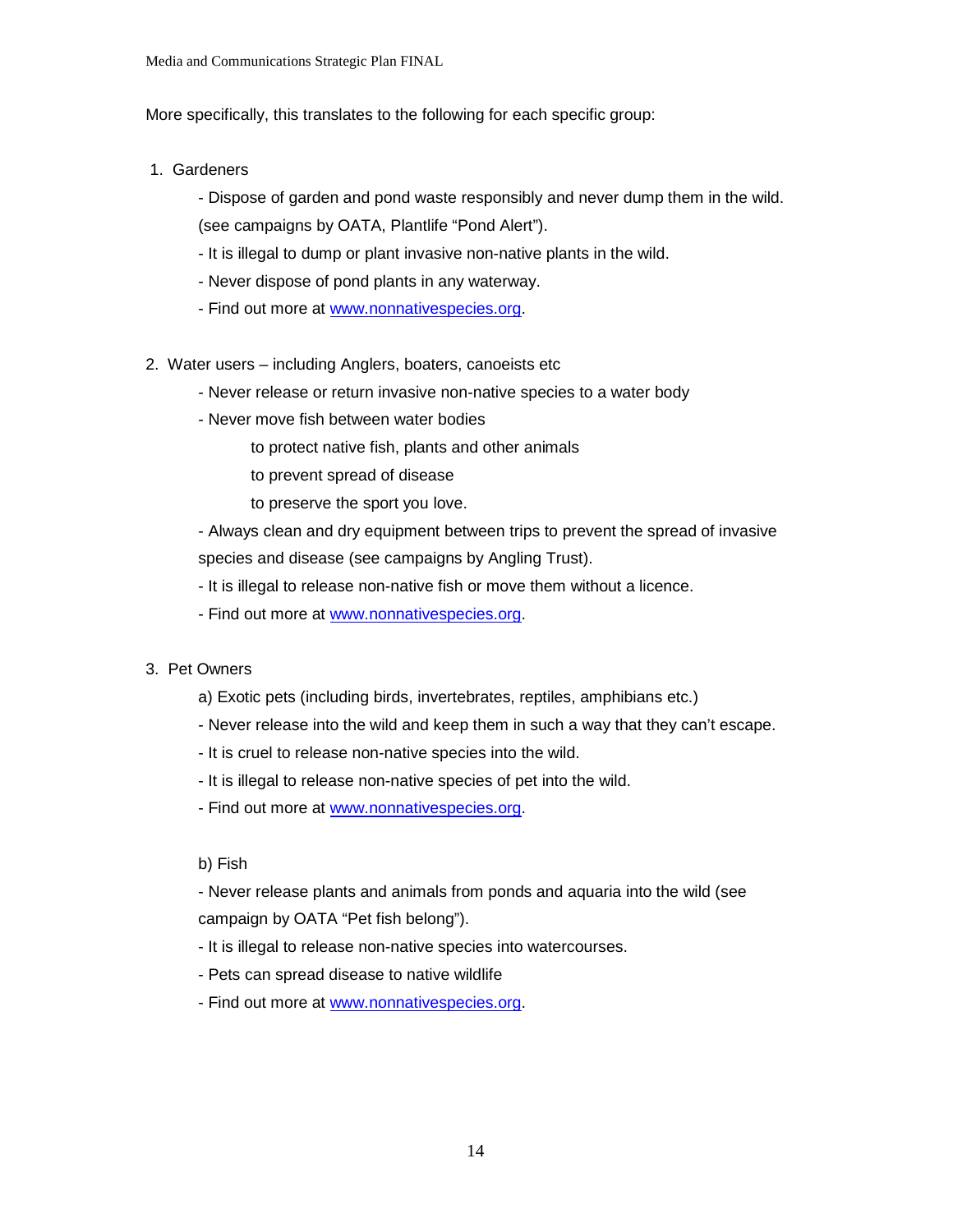## **3.3 Communication recommendations for phase one (2009/2010)**

Objective - Create awareness and recognition of invasive non-native species amongst general public through direct communication.

Communication options for Phase 1b (page 6) have been identified for each of the key pathways prioritised and costed; these are outlined in Section 3.4 (below).

However, two matters need to be progressed before the pathway specific actions. These are the development of the Non-Native Species Secretariat Website, and the development of a series of case studies on invasive non-native species. More information on these topics is detailed below.

#### **Development of Non-Native Species Secretariat Website**

The Non-Native Species Secretariat website is the focal website providing credible and accurate information on non-native species in Great Britain. The structure of the site is currently quite basic, while the information displayed has evolved as the programme has progressed. The site needs updating to include up-to-date, accurate and interactive information including further species information, I.D. sheets, plus current distributions, video clips of management, current research and management. It should be user-friendly for both specialists and the general public, and able to provide areas within the site for specific campaigns.

The website needs to be targeted at different user groups within the one website, including pages for children with interactive stories and picture stories. The website should also develop a training/teaching resource for use by teachers and others.

Estimated costs - £40k - £50k to develop an interactive section.

Timescale – By end December 2009 (but ongoing)

**Recommendation 3.2** –The Secretariat website should be overhauled, making it more useful, user-friendly, visually attractive and intuitive, and re-launched.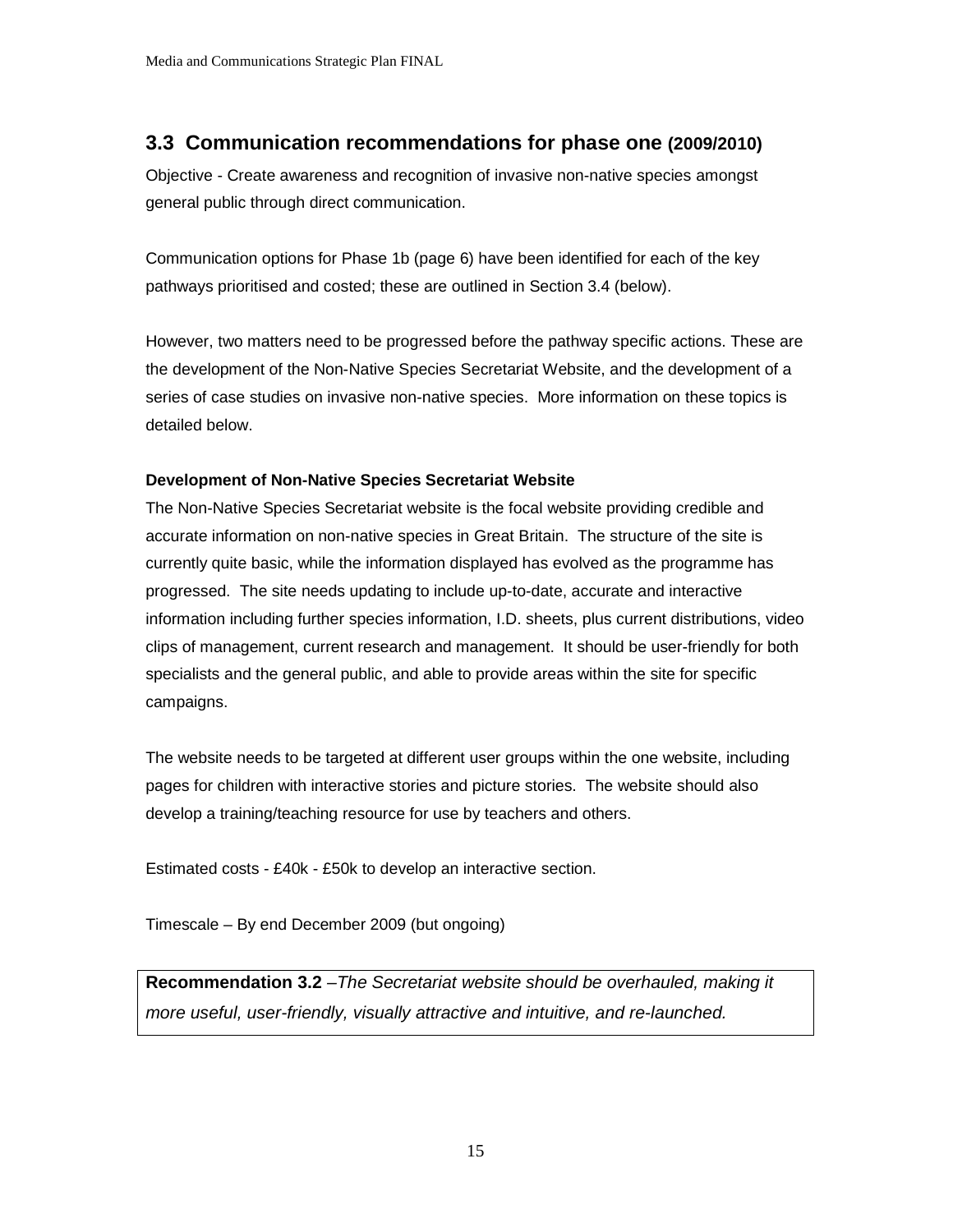#### **Case Studies of Invasive Non-Native Species**

A series of case studies on individual invasive non-native species would be useful to help explain the issues of invasive non-native species, the problems they cause, and the need for a change in public behaviour. These case studies are not necessarily the most important invasive non-native species in terms of the threat they pose. However, they should help to demonstrate the various facets of the issue and encourage behaviour change. The species below were chosen to illustrate the breath of species and environments involved and the list includes plants, vertebrates and invertebrates and terrestrial, marine and freshwater examples. The list also builds on the knowledge that the public already have (a recommendation from the survey of public awareness in England) and includes the four most recognised species. The top 4 species recognised by the public are grey squirrel (37% of the 600 polled), Japanese knotweed (19%), signal crayfish (10%) and American mink (10%). [The next highest species in terms of recognition was ruddy duck (2.5%) and Chinese Mitten Crab (2%) while the rest were even lower.]

#### Suggested Case Study Species

#### 1. American bullfrog (Rana catesbeiana)

- Illustrates pet trade pathway
- Link to worldwide amphibian population decline
- Demonstrates disease and environmental (voracious predator) impacts
- Good example of rapid response by Natural England

#### 2. American grey squirrel (Sciurus carolinensis)

- Currently has high profile
- Clear link to iconic native species population decline
- Action currently ongoing
- Disease and animal welfare issue
- 3. Chinese mitten crab (Eriocheir sinensis)
	- Demonstrates both environmental (voracious predator) and economic (bank erosion/flood risk) impacts
	- Illustrates ballast water pathway
	- Suitable for public reporting (not in many catchments)
- 4. Citrus longhorn beetle (Anoplophora chinensis)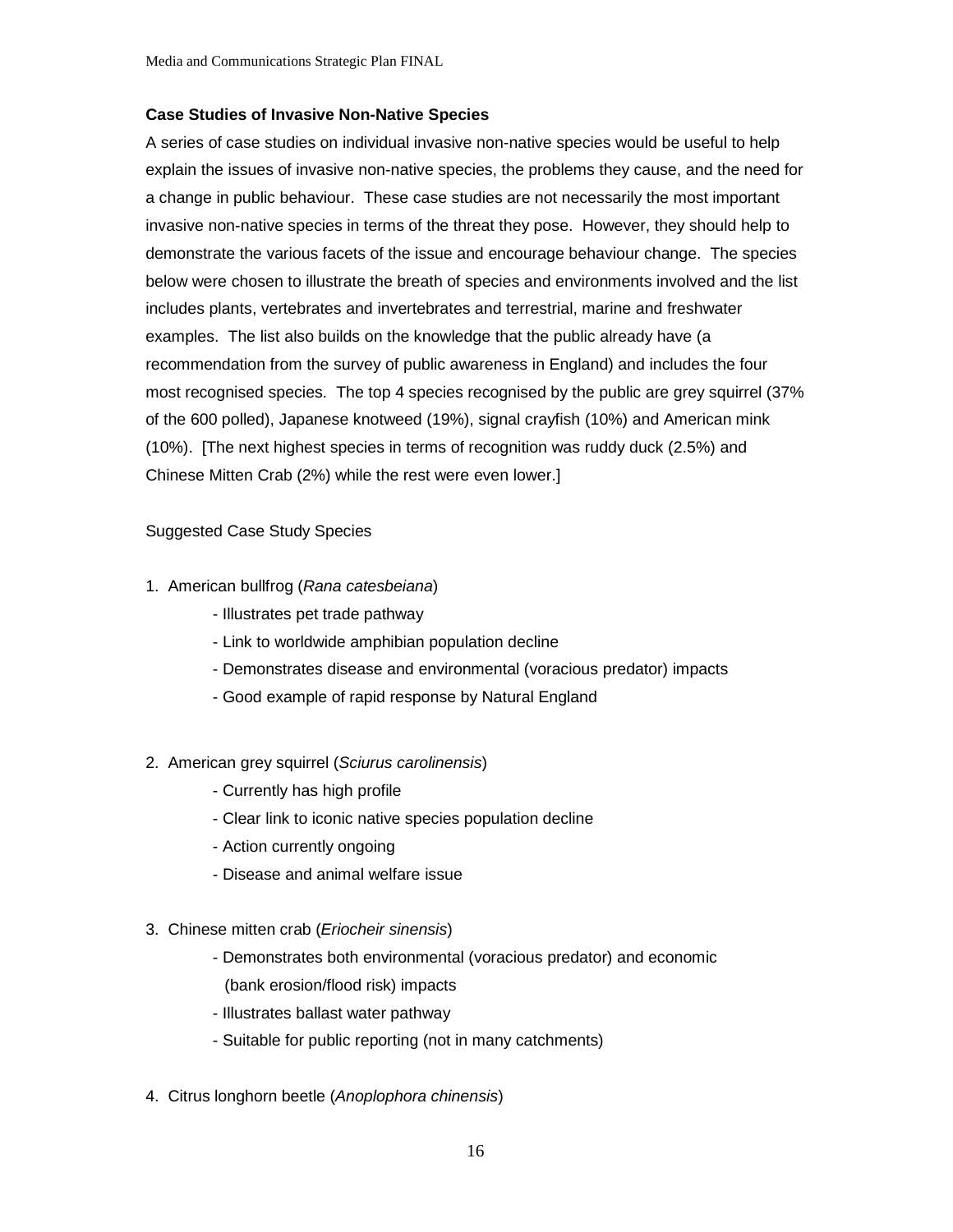- Example of species that people should look out for
- Suitable for public reporting
- Demonstrates economic impact forestry pest
- Good illustrator of pathway
- 5. Didemnum vexillum (Sea squirt)
	- Demonstrates economic impact negative impact on aquaculture industry and recreation sector and environmental impacts
	- Illustrates hull fouling pathway
	- Impacts are very visual
- 6. Floating pennywort (Hydrocotyle ranunculoides)
	- Can show economic impact flooding risks
	- Impact on recreational pursuits
	- Good illustrator of important pathway
	- Very visible when present
- 7. Gyrodactylus salaries (salmon parasite)
	- Demonstrates impact on economic and recreational activity (would devastate salmon fishing industry)
	- Demonstrates importance of biosecurity measures (e.g. cleaning equipment)
	- Species that isn't present
- 8. Japanese knotweed (Fallopia japonica)
	- Currently has high profile
	- Is a good example of a species showing economic impact
	- Impact on development industry and infrastructure
	- Is visible and can impact on many individuals
- 9. North American signal crayfish (Pacifastacus leniusculus)
	- Currently has high profile (both public and anglers)
	- Clear link to native species population decline
	- Demonstrates importance of prevention and biosecurity measures as once present is difficult/impossible to eradicate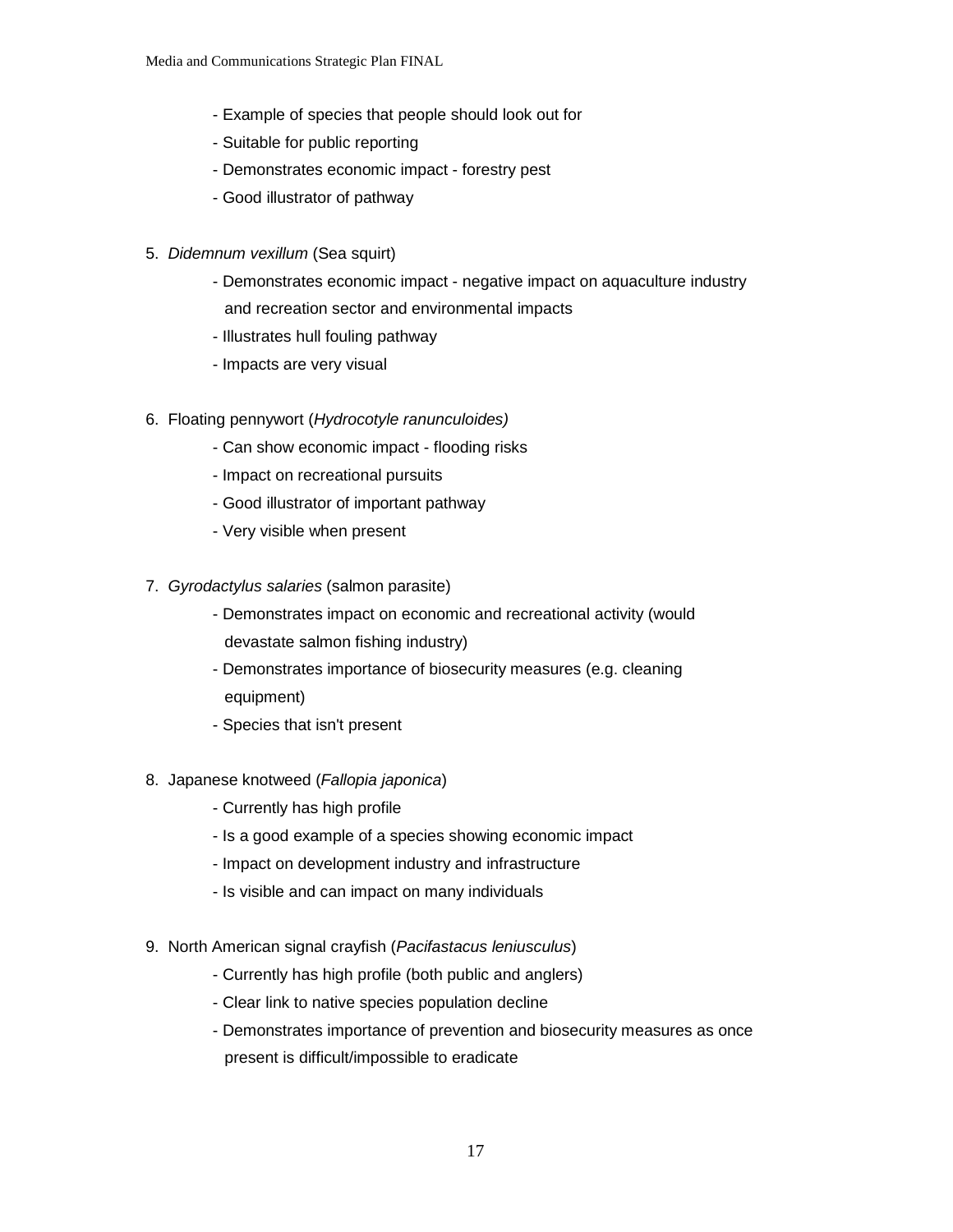- 10. Oak processionary moth (Thaumetopoea processionea)
	- Demonstrates human health impact and environmental impact
	- Control is very visual (e.g. flame throwers etc)

#### 11. Rhododendron ponticum

 - Demonstrates economic impact (forestry) and environmental impacts (especially on lower plants and ground flora).

- Very visible and well-known plant.
- Detrimental in high-conservation value areas e.g. Snowdonia, Atlantic Oak woods.
- 12. American mink (Mustela vison)
	- Currently has high profile with public
	- Clear link to native species population decline

Estimated costs - £30k - £50k +

The costs would cover the development and design of the case studies plus an initial printrun for appropriate locations (vet surgeries, ports, airports, marinas, angling/boating shops, garden centres, pet shops, stakeholder events etc.). Further information on these case studies can also be developed as short video clips for the internet.

Timescale – To be launched winter 2009.

**Recommendation 3.3** –Develop the 12 case studies outlined above and use these to help raise levels of general awareness.

Once these two matters are progressed, the suggestion is to focus on the three key pathways and other pathways with opportunities identified (communication options are outlined in more detail in Annex 4).

Communication activities will take place when it is most appropriate for each pathway i.e. gardening in spring to summer, angling (while the season starts in January, most activity is in the summer months), pet ownership (before or after Christmas to get the unwanted pet message across).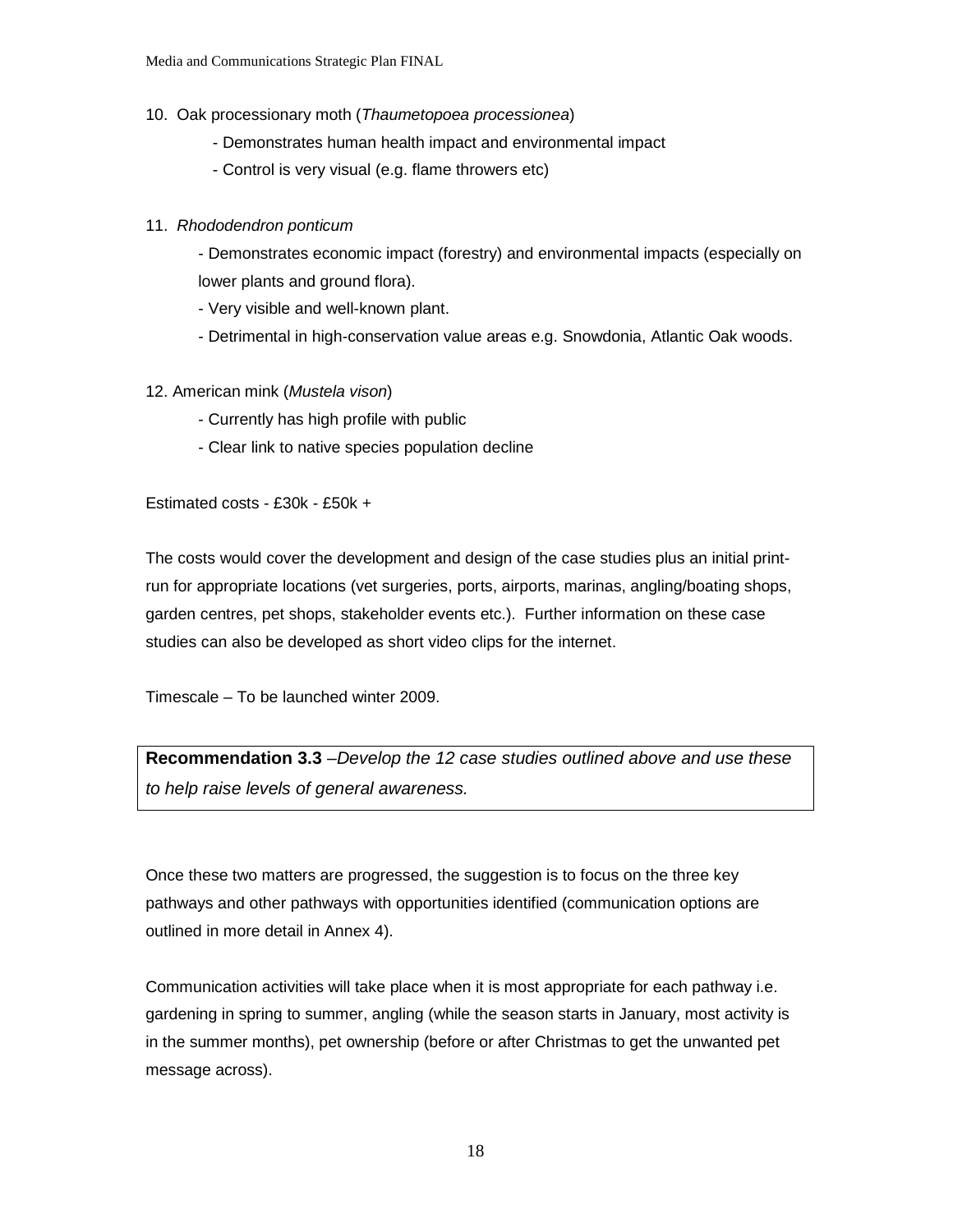## **3.4 Budget and timing**

To generate a successful awareness campaign amongst the general public about invasive non-native species needs a significant budget – as this topic is currently little known or understood and it is also complicated. The communication plan has been devised by prioritising three key pathways where a better understanding of the issue will help to reduce the risks posed by each pathway. Several measures are proposed for each key pathway which allows a variety of options and costs, which can be selected on a cost/benefit basis. These are outlined below.

There are additional potential sources of funding that should be considered to supplement core funding provided. These include:

LIFE+ Information & Communication

LIFE is the EU's financial instrument which supports environmental and nature conservation projects throughout the EU. The Information and Communication component co-finances projects that implement communication and awareness raising campaigns on environmental, nature protection or biodiversity conservation issues. The maximum co-financing rate is 50%.

#### **Phase 1**

#### **Option A** –

This option describes the minimum that is considered necessary to effectively communicate the issue with those who visit the GB Non-Native Species Secretariat website and as a base for all communications work following it.

Cost/Benefit:

Low cost

#### Risk:

It does not include any proactive engagement with the public to communicate the issue and it would be expected to have negligible input on public awareness (and related threat).

Activities: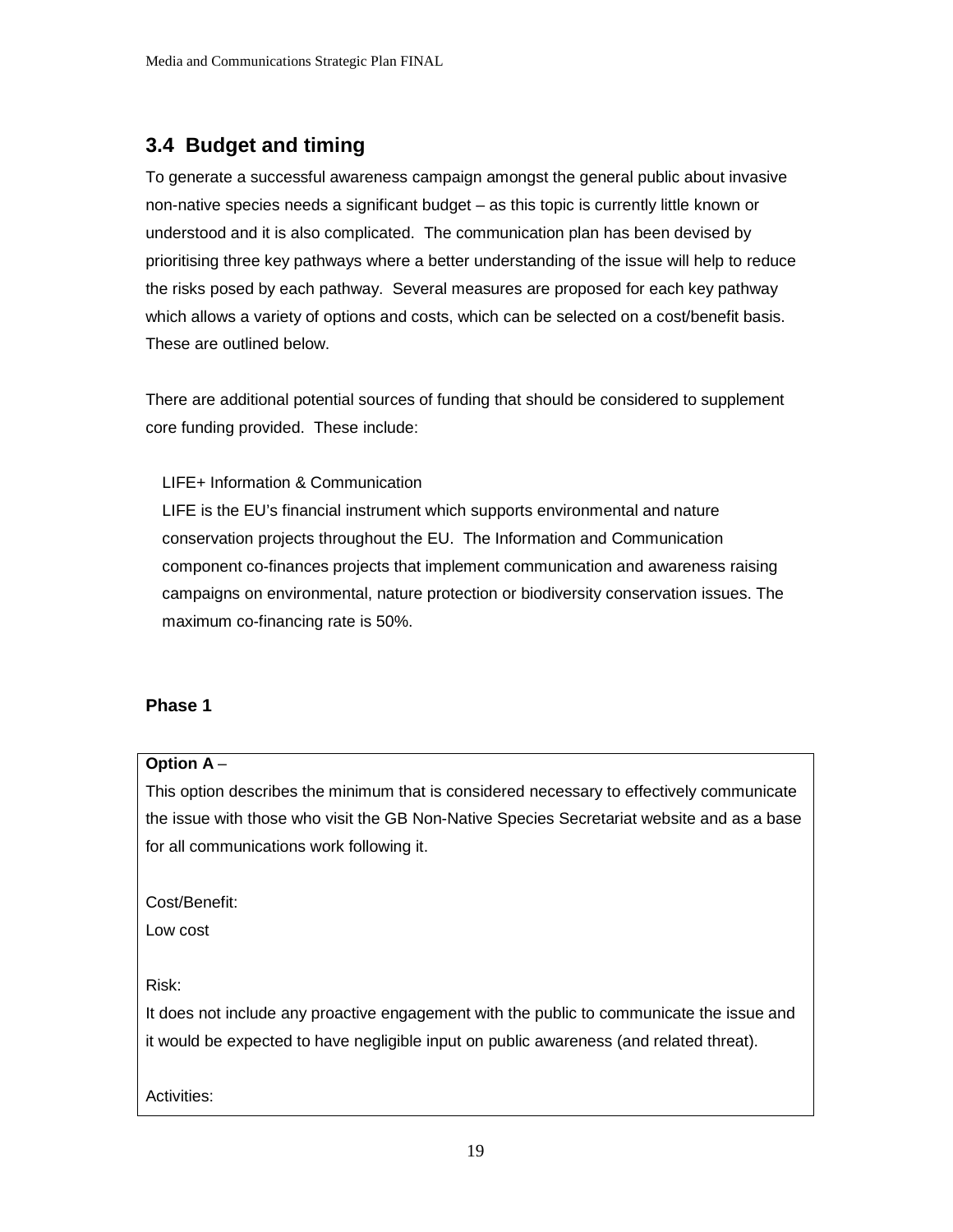- Re-launch website
- Develop 12 case studies

Cost £90K approximately

#### **Option B** –

This option focuses only on one of the key pathways of risk (probably gardening), carrying out all communication measures suggested above.

#### Cost/Benefit:

This option would provide effective communication to gardeners and the landscape sector regarding invasive non-native species (related to gardening).

Data from the Impact Assessment to the EU Communication on Invasive Species (COM (2008) 789 final) indicates that plants make up 51.9% of the species intentionally released to the environment and 24.4% of the species introduced intentionally to a controlled environment.

It would be expected to reduce the threat from this activity.

#### Risk:

The major risk is that it does not aim to communicate with individuals involved in the 2 other main pathways– namely angling and pet ownership - and that while these pathways are responsible for fewer species being released, those that are can have significant detrimental impacts.

Activities: Gardening/Horticulture Pathway: Partnership work, Targeted Posters, Point of sale materials, Popular Gardening Programmes (TV/Radio), and Advertorials in publications.

#### Cost £250K approximately

#### **Option C** –

This option focuses on all three pathways of risk, but would carry out only a number of the communications measures that have been identified.

#### Cost/Benefit:

This option would communicate with individuals involved in the three key pathways that have been identified as a risk and there would therefore be a benefit from the reduced threat from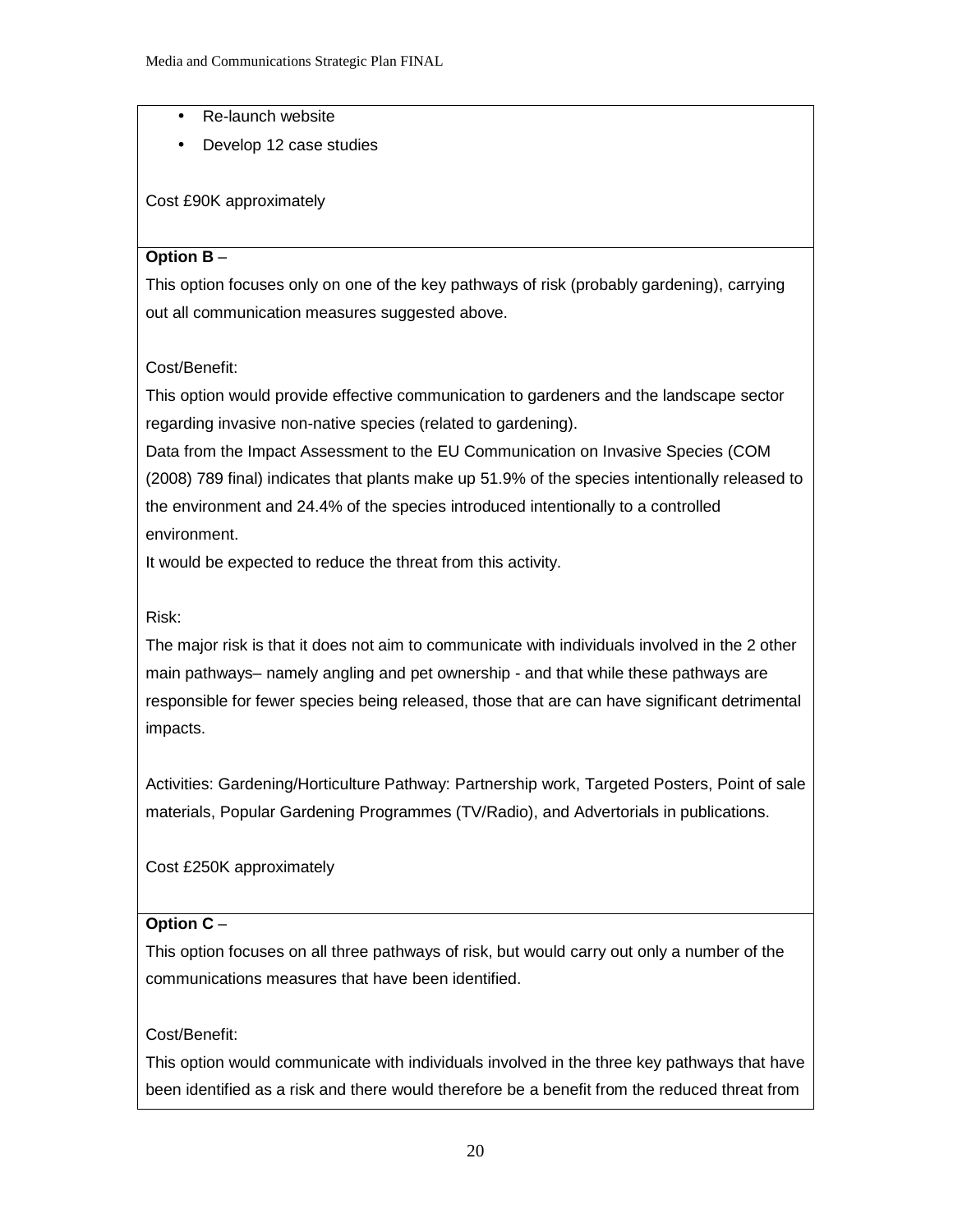each of these sectors. Another benefit to this option is that it could be extended if more money became available, plus work could continue over the year as opposed to being restricted to part of the year (such as restricted to when people are buying plants).

#### Risk:

A risk to this option is that the communication will not be comprehensive as it does not use all the communications methods identified and will not be as far reaching as possible.

#### Activities:

- Gardening/Horticulture Pathway: Partnership work, Targeted Posters, Point of sale materials;
- Angling: Partnership work, Point of sale materials (including targeted posters);
- Pet Ownership: Partnership work, Point of sale (or release) materials (including targeted posters and information at sites of release e.g. notice boards at ponds).

#### Cost 450-500K

#### **Option D** –

This option focuses on all three key pathways of risk, carrying out all communications measures that have been identified for each pathway.

#### Cost/Benefit:

As the three key pathways have been identified as the three main pathways of risk that can be targeted by a media and communications campaign, Option D is likely to be the most comprehensive and successful option in terms of reduced risk.

Risk:

It is the most expensive option.

Activities:

- Gardening/Horticulture Pathway: Partnership work, Targeted Posters, Point of sale materials, Popular Gardening Programmes (TV/Radio), Advertorials in publications;
- Angling: Partnership work, Point of sale materials (Including targeted posters), Advertorials in publications.
- Pet Ownership: Partnership work, Point of sale (or release) materials (Including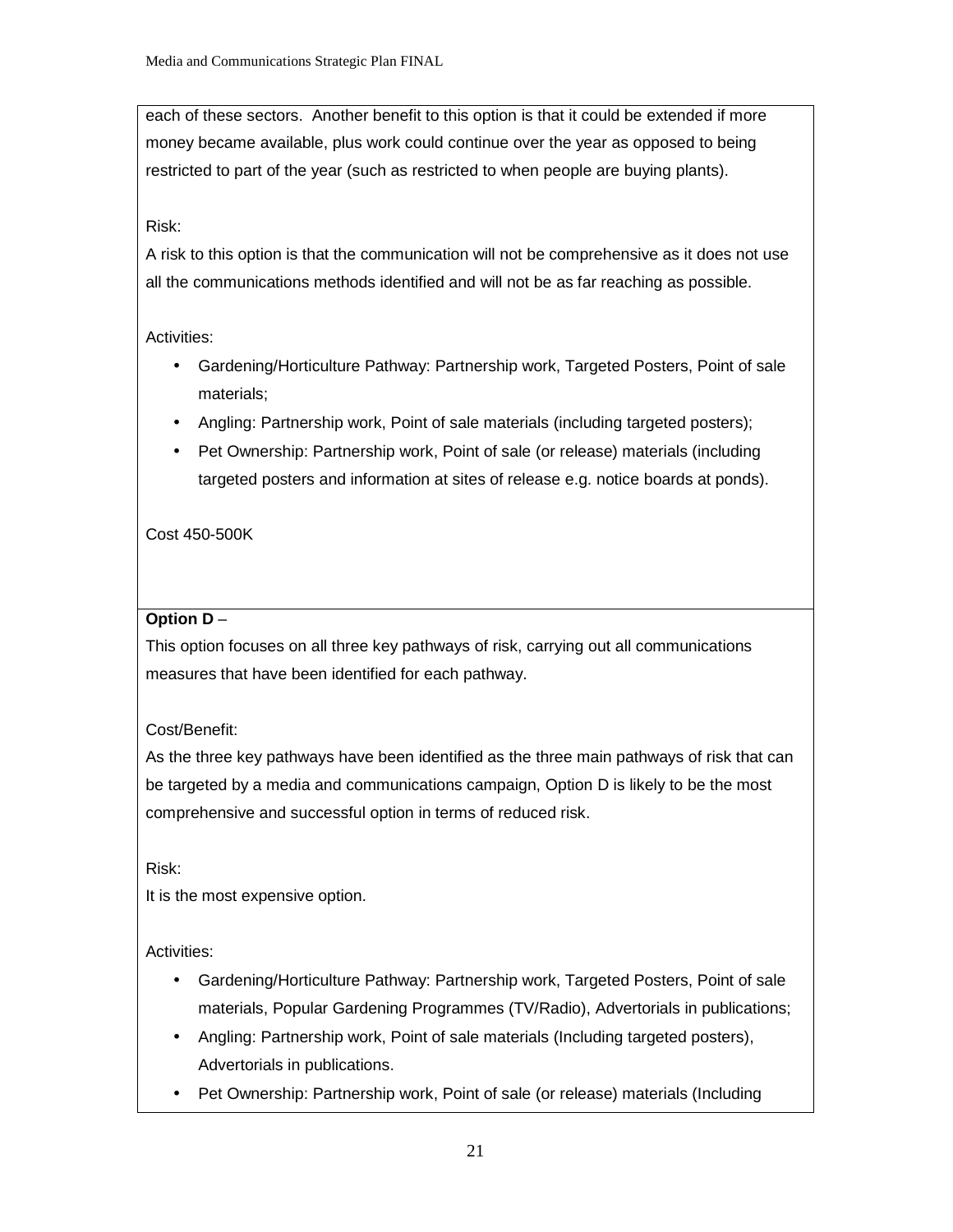targeted posters and information at sites of release e.g. notice boards at pond), Online.

Cost 700+K

#### **Evaluation of communications activities**

SMART objectives will be agreed around the following indicators:

- Pre and post campaign tracking research for measuring awareness levels
- Monitoring hits to selected pages on the NNS Secretariat website.
- Number of requests for, or downloads of, posters and information packs.
- Monitoring press articles, the TV etc.

Once a decision has been made on which activities to take forward we will also look at ways to evaluate individual activities where possible.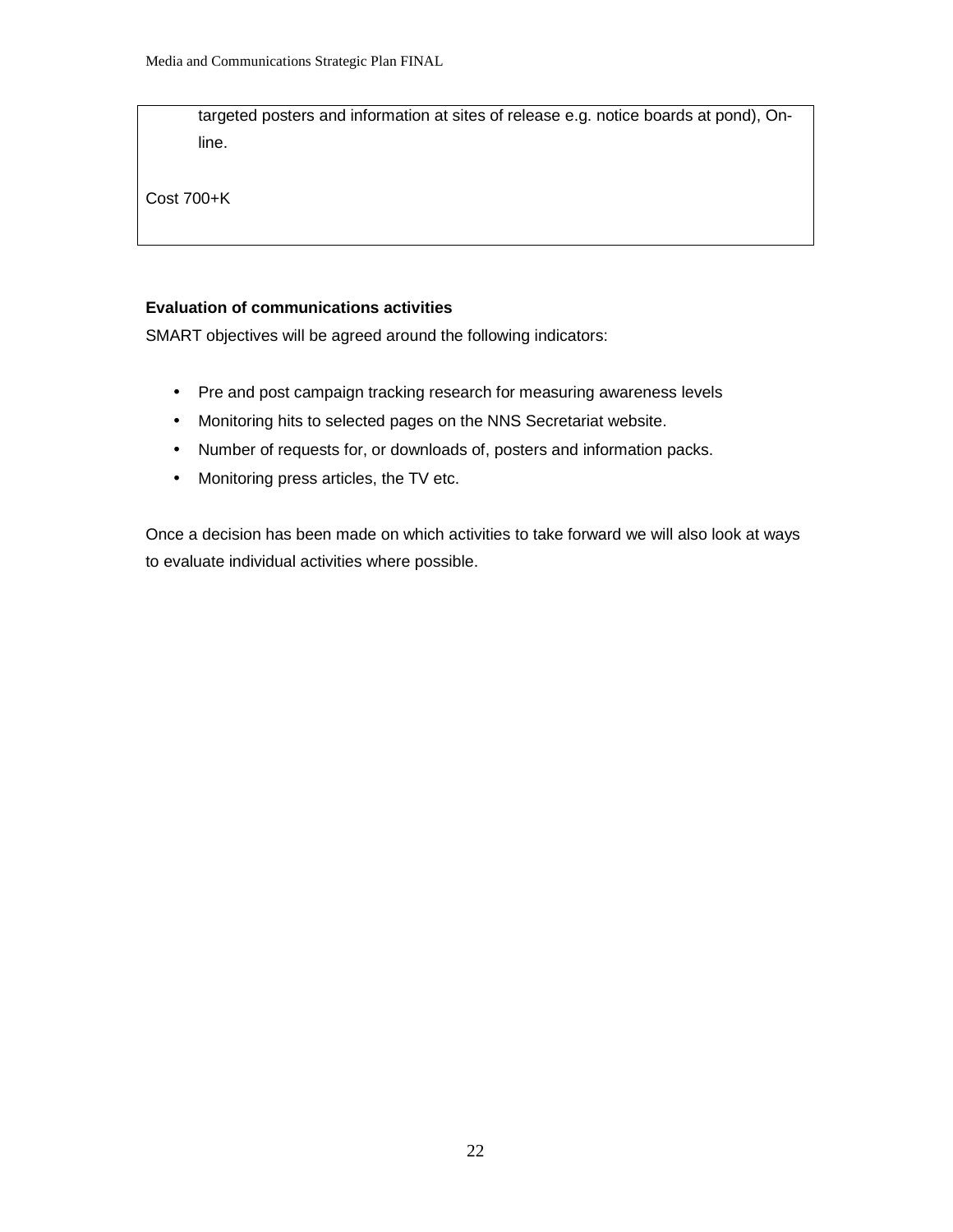# **Section 4 – Training and Education**

## **4.1 Aim and objectives**

This section aims to address the important issue of training as well as education at primary, secondary and tertiary level.

The overall aim is to:

• Establish a nationwide network of appropriately trained and knowledgeable individuals in key positions.

Objectives include:

- Assisting those that require training to find appropriate tuition.
- Improving the standard of training across GB.
- Encouraging and developing training and education provision, directly and through partnerships, that helps to implement the GB Non-native Species Strategy.

## **4.2 Rationale**

The working group considered that training is a key area that needs to be addressed in this strategic communications plan. The group considered that raising the level of awareness and the knowledge base of professionals and interested amateurs and volunteers is key to delivery of certain aspects of the GB Framework Strategy. Currently there is an increasing range of training events occurring to facilitate identification of species, help spread best practice etc. but it is not coordinated across GB or targeted towards the sectors where we could achieve the highest impact on the highest priority species. Training within key sectors is likely to have a larger and more immediate impact than education which is longer term and lower impact.

It is envisaged that several core groups are likely to require training:

- Practitioners
- Policy and decision makers and those who procure services
- Industry / business (e.g. site managers, aquarists, landscapers, etc)
- Groups who have a significant influence on the key sectors identified elsewhere in this document e.g. public sector where they procure contracts and as client can significantly influence construction and development sectors, or the horticultural trade
- **Academics**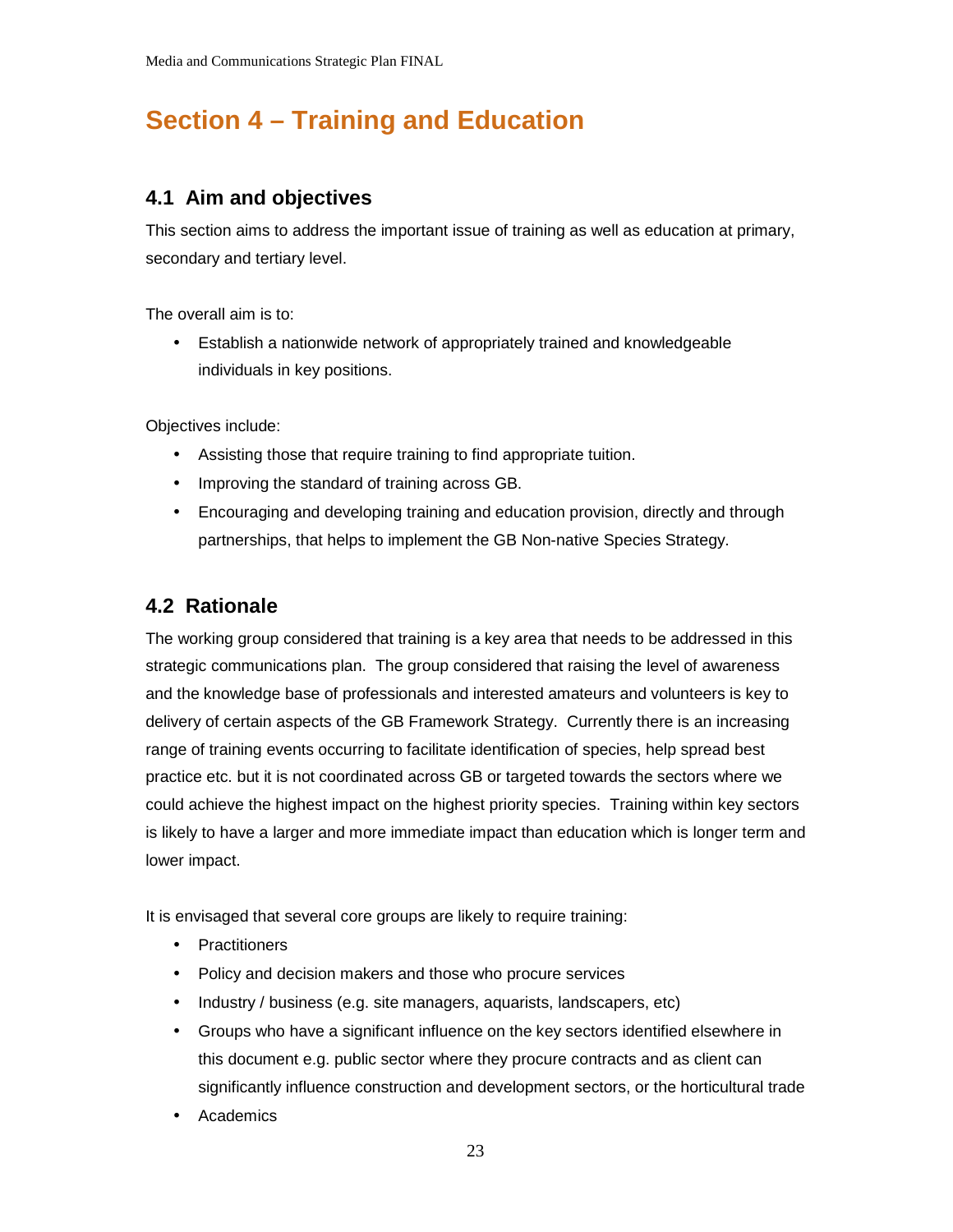• The general public

## **4.3 Training-related Stakeholders**

The Stakeholder Analysis exercise identified a number of stakeholders who are involved in training relevant to invasive non-native species issues, including:

- Government and its Agencies;
- Conservation NGOs;
- Local Authorities;
- Ecological Consultants;
- Society of Garden Designers;
- Landscape Institute;
- British Association of Landscape Industries;
- Agricultural Colleges;
- Horticultural colleges;
- LANTRA (Sector Skills Council for environmental and land-based industries)
- River and Fisheries Trusts Scotland
- Aquaculture and Fishery Colleges Sparsholt etc.
- Institute of Fishery Management

## **4.4 Working Group**

The group recommends that a small working group of key training and education providers and recipients and other relevant stakeholders be established to map out the current status of invasive non-native species issues in training and more general curricula and the scope to strengthen both. Depending on appetite by stakeholders, this group's work could develop a range of options which might include an agreed core training syllabus on invasive non-native species for all organisations to follow when developing their own training courses. The working group could also help inform the following:

#### **1) Training and skills workshop**

This would bring together a larger group of interested stakeholders to fully explore the needs of educators and trainers as well as the needs of those receiving the training. This workshop could help in the development of an agreed core training syllabus (if needed) on invasive non-native species as suggested above.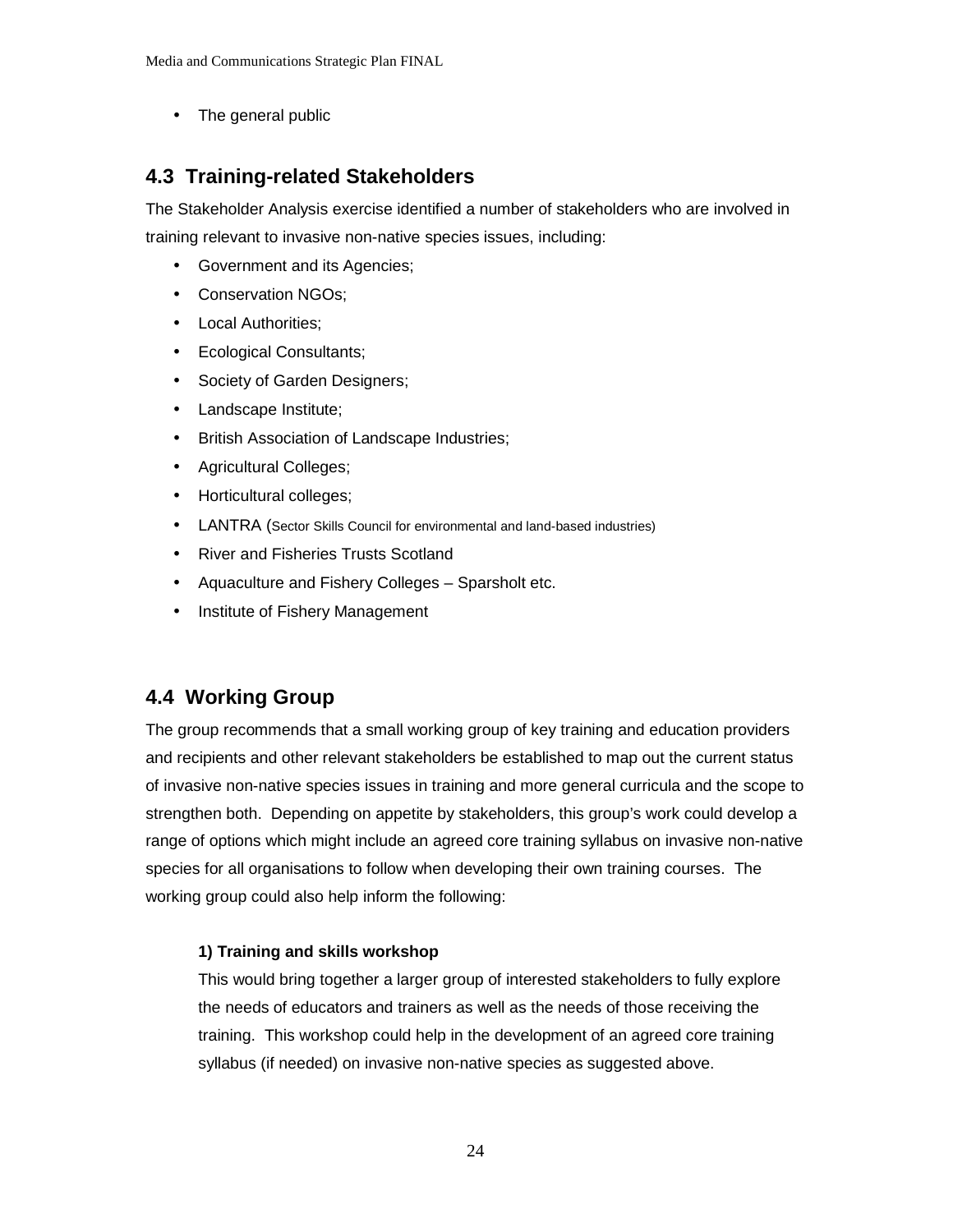### **2) Education packs**

Develop information and activity packs for teachers/lecturers and students to generate better understanding of what non-native species are and the impact of invasive non-native species on our society and environment. Link to the National curriculum for different subjects.

### **3) Simple packages for training volunteers**

#### **4) Merchandising**

Look at options of merchandise for students to help them identify with invasive nonnative species and to generate interest and discussion outside the classroom.

#### **5) Interactive website section**

Develop an interactive section on the Secretariat website to allow students and other key sectors to visualise the potential impact of a range of invasive non-native species.

Other options could also be explored for their effectiveness in providing training to relevant sectors.

**Recommendation 4.1** – Carry out an audit of training in GB and store results in a central database.

**Recommendation 4.2** – Continue to develop useful training resources (e.g. image gallery, specimens / vouchers, good practice guidance, etc.).

**Recommendation 4.3** – Establish a small group of key training stakeholders to help develop comprehensive and strategic training. The group should consider amongst other things:

- training needs and the development of a GB curriculum
- a strategy for filling training gaps
- guidance for good quality training
- the need for an accreditation mechanism
- interacting with and providing support for schools and universities

- identification of highest priority / highest impact training needs and opportunities, and identification of mechanisms to deliver these.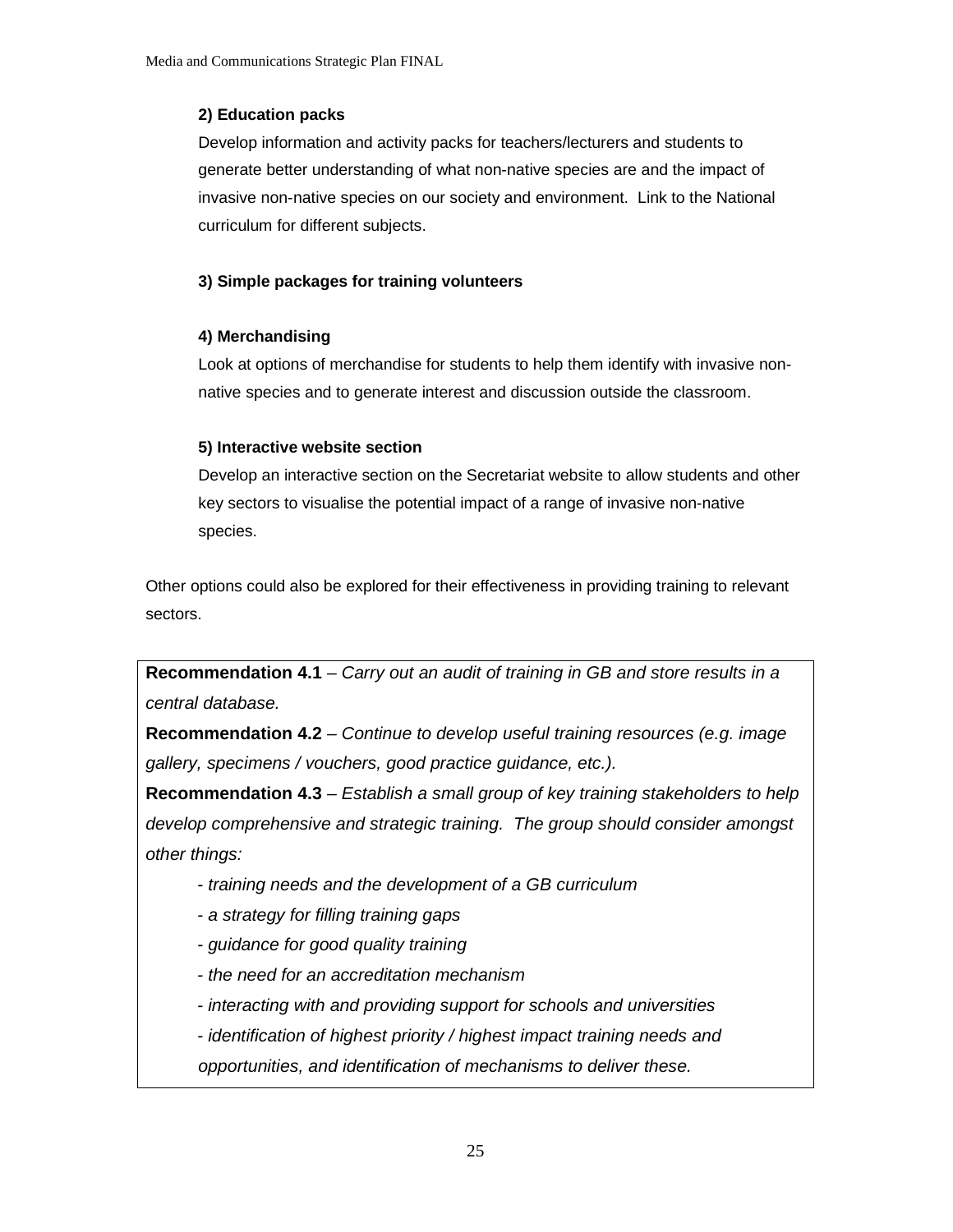- consideration of innovative and creative options for training development in areas of potentially high impact.

**Recommendation 4.4** – Training and education provision should relate clearly to the needs of the stakeholder groups identified elsewhere in this paper and prioritise these groups in the first instance.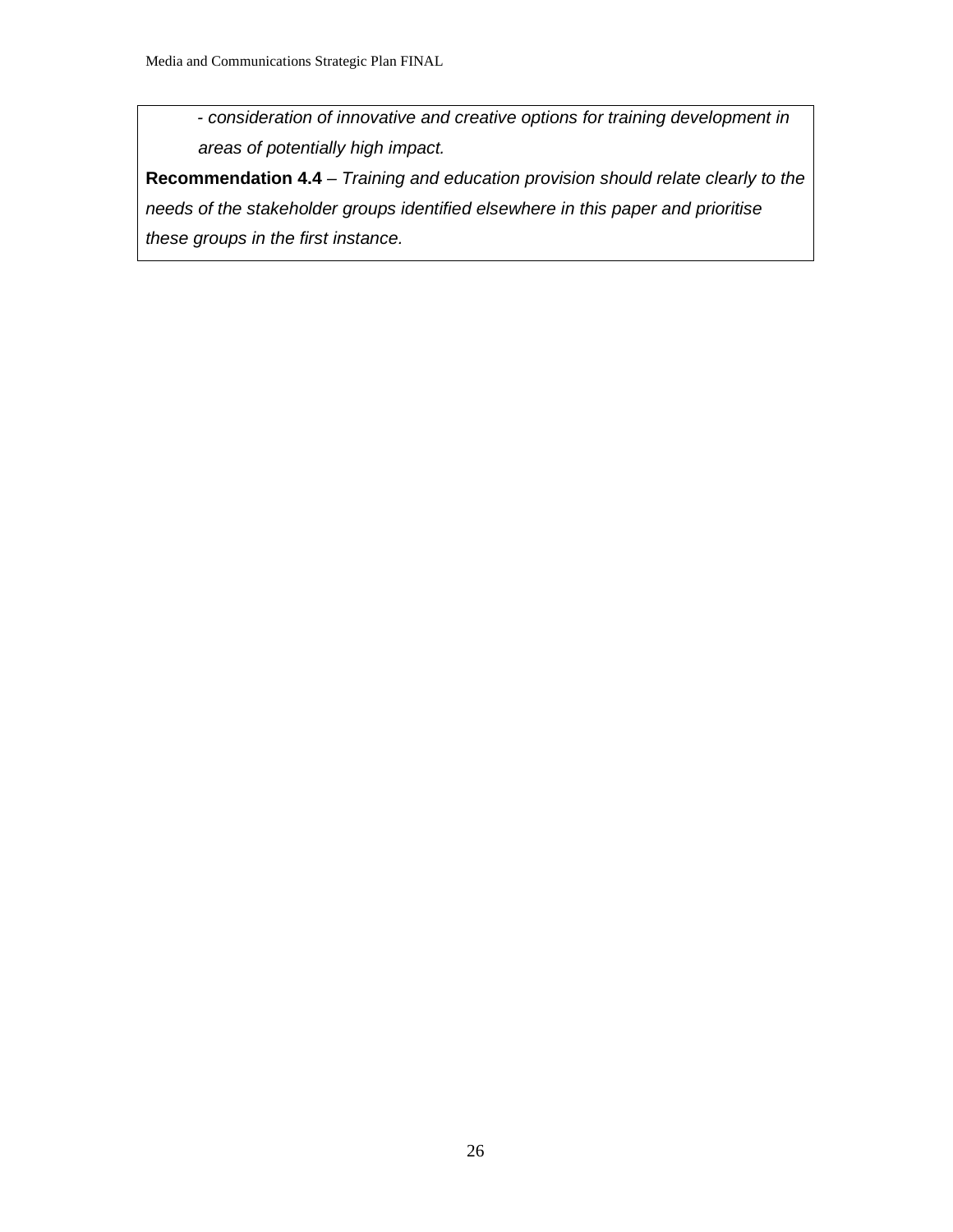## **Section 5 – Risks and Threats**

There are a number of risks and threats to the delivery of this Media and Communications Strategic Plan. This section outlines these risks and attempts to suggest how these might be mitigated.

| <b>Risks to delivery of Media and Communications</b>     | Ways to mitigate risks                       |  |
|----------------------------------------------------------|----------------------------------------------|--|
| <b>Strategic Plan</b>                                    |                                              |  |
|                                                          |                                              |  |
| Negative press attached to specific control              | Understanding of invasive non-native species |  |
| programmes. Possible media campaign led by               | issues leads to greater support of control   |  |
| campaigning organisation.                                | programmes. Rationale behind control         |  |
|                                                          | programmes (including negative impacts of    |  |
|                                                          | the species) should be well explained.       |  |
|                                                          | Preparation of FAQ's.                        |  |
|                                                          |                                              |  |
|                                                          |                                              |  |
| Un-coordinated control project that is off message       | Ensure good communication with               |  |
| (e.g. large numbers of species controlled but then       | stakeholders and dissemination of messages   |  |
| re-colonise) results in message being diluted.           | specifically in relation to cost/benefit of  |  |
|                                                          | control programmes.                          |  |
|                                                          |                                              |  |
|                                                          |                                              |  |
| Press interest given to individuals attacking the        | Preparation of FAQ's for Press Offices on    |  |
| concept of action on invasive non-native species i.e.    | specific criticisms. Good communication      |  |
| accusations of "racism".                                 | with stakeholders who may have influence     |  |
|                                                          | with specific individuals.                   |  |
|                                                          |                                              |  |
|                                                          |                                              |  |
| Failure of high-profile control programme.               | Completion of risk analysis management       |  |
|                                                          | module prior to start of control programme.  |  |
|                                                          |                                              |  |
| Some species are 'loved' by the public e.g.<br>$\bullet$ | Though increasing awareness and              |  |
| Parakeets and grey squirrels - especially                | understanding of invasive non-native         |  |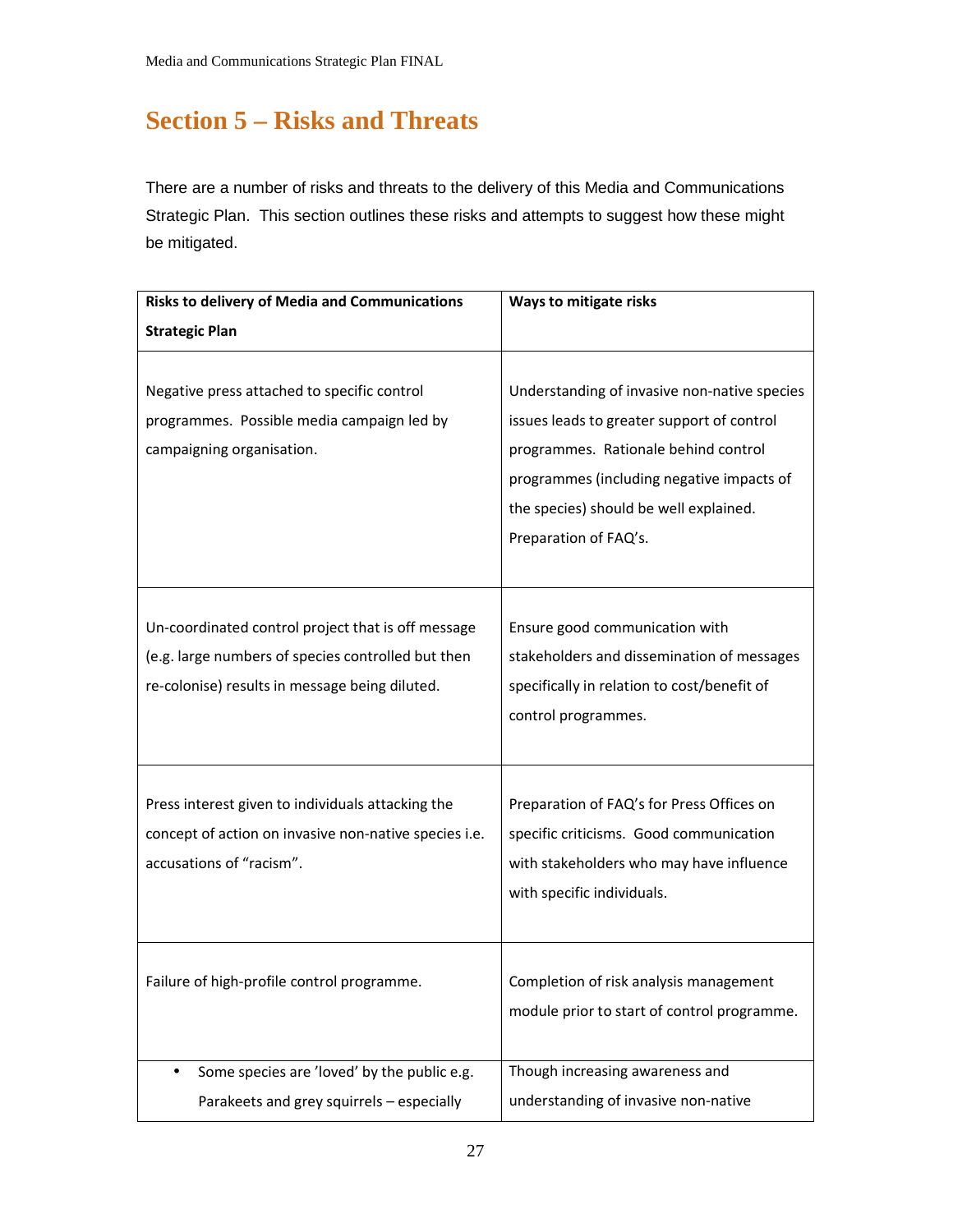|   | mammals and birds.                            | species. Use of research findings. |
|---|-----------------------------------------------|------------------------------------|
| ٠ | Strong animal welfare lobby especially for    |                                    |
|   | vertebrates.                                  |                                    |
|   | Opposition to any control, especially lethal  |                                    |
|   | control, by sympathetic members of the        |                                    |
|   | public.                                       |                                    |
|   | Awareness about biodiversity issues is low    |                                    |
|   | amongst consumers so it could be difficult to |                                    |
|   | explain why invasive non-native species are   |                                    |
|   | a problem and the connection to it.           |                                    |
|   |                                               |                                    |
|   |                                               |                                    |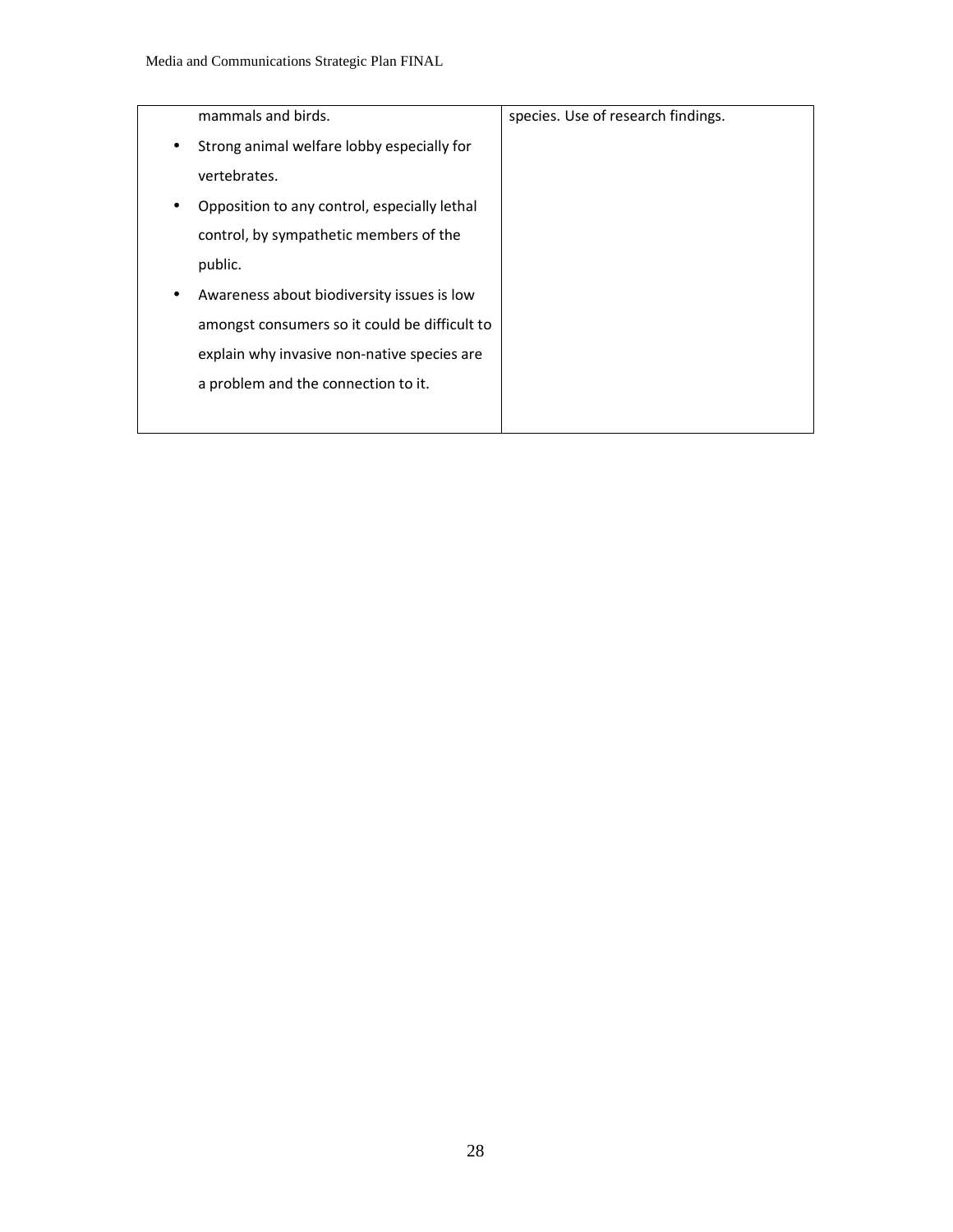## **Annex 1 – Findings of research to gauge public awareness, attitude and behaviour towards invasive non-native species in England**

Creative Research carried out a two-stage survey of awareness of and attitudes to non-native species in England in autumn/winter 2008. The work was funded by Defra and overseen by COI, Defra and NNSS.

An initial qualitative phase (using 12 focus groups) was followed up by a face-to face survey of a stratified random sample ( $n = 600$ ) of the general public. There were specific questions for gardeners and pet owners. A sample of 100 anglers was surveyed using a telephone interview and representatives of trade organisations were consulted prior to a survey (using telephone interviews) of a sample of retailers in the horticulture trade.

The main conclusions of the survey were:

General public

- Awareness is generally low but the appetite for information is high (people find the topic interesting).
- Awareness of a small sub-set of species is significantly higher that the rest. These are – grey squirrel, Japanese knotweed, signal crayfish and American mink.
- People far prefer the term 'non-native' to 'alien'.
- People tended to think of animals rather than plants when they thought of non-native species.
- Suggested definitions and key messages were too technical and new (publicfriendly) definitions and messages were drafted.
- People were surprised at the high economic cost figures.
- Most people supported killing invasive non-native species when they threatened human health or the environment but less so for economic interests.
- People perceived the threat posed by invasive species was less than that due to habitat change, pollution and direct human exploitation and climate change.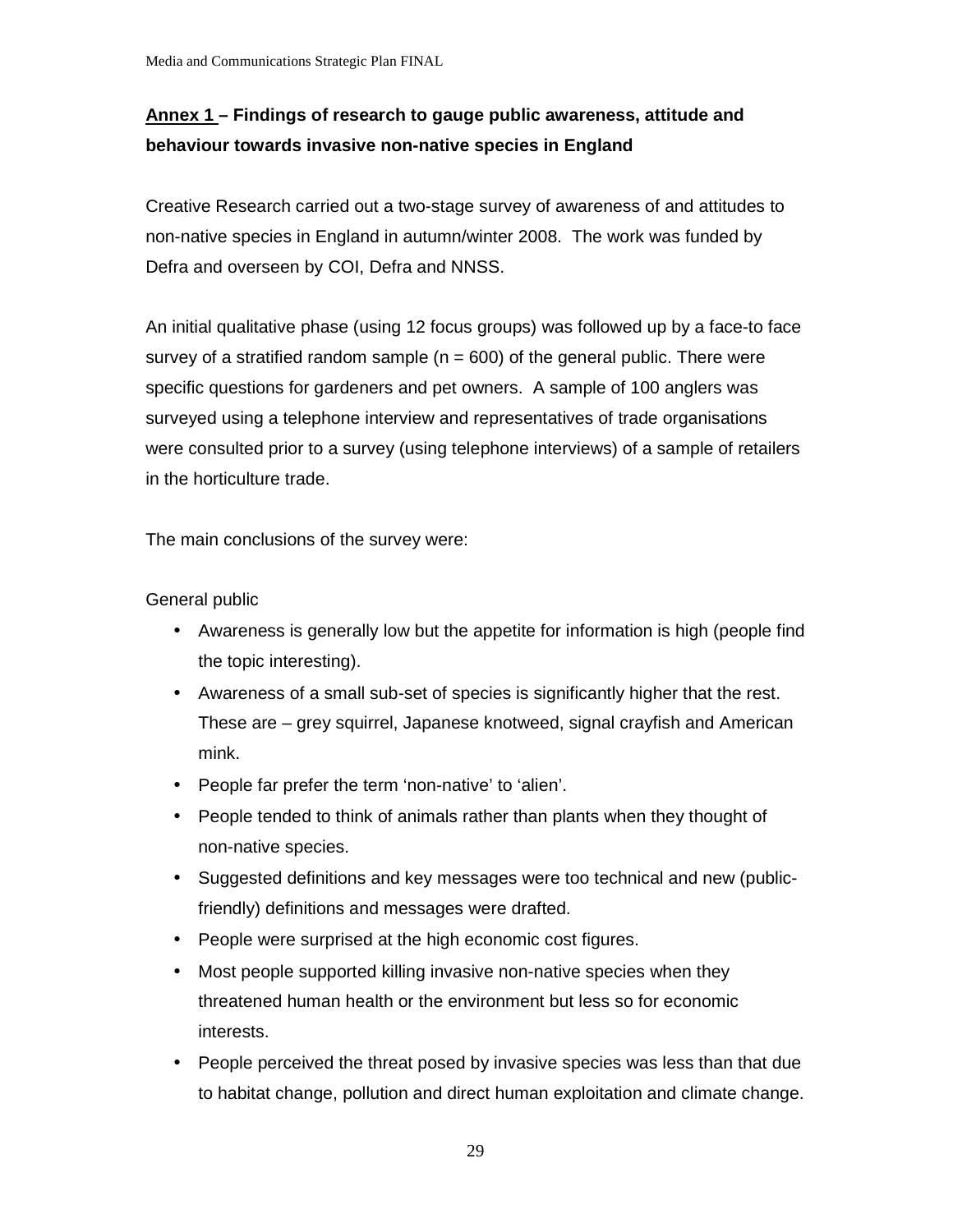### Anglers

- Awareness is significantly higher than for the general public.
- Anglers are more aware of the threat posed by invasive non-native species.
- Many are already adopting appropriate behaviour.
- Many were prepared to alter their behaviour if they were convinced it would be useful.

## **Gardeners**

- Awareness is generally higher than for non-gardeners.
- Garden centres are the main source of plants, followed by DIY stores (the internet was a relatively unimportant source).
- Plant labels were the main source of information followed by friends and staff in the retails outlets.

## Horticulture trade

- Awareness of the Horticultural Code of Practice was less than 50% and lowest among retailers selling aquatic plants.
- Almost all retailers are willing to display material so long as this is provided by government.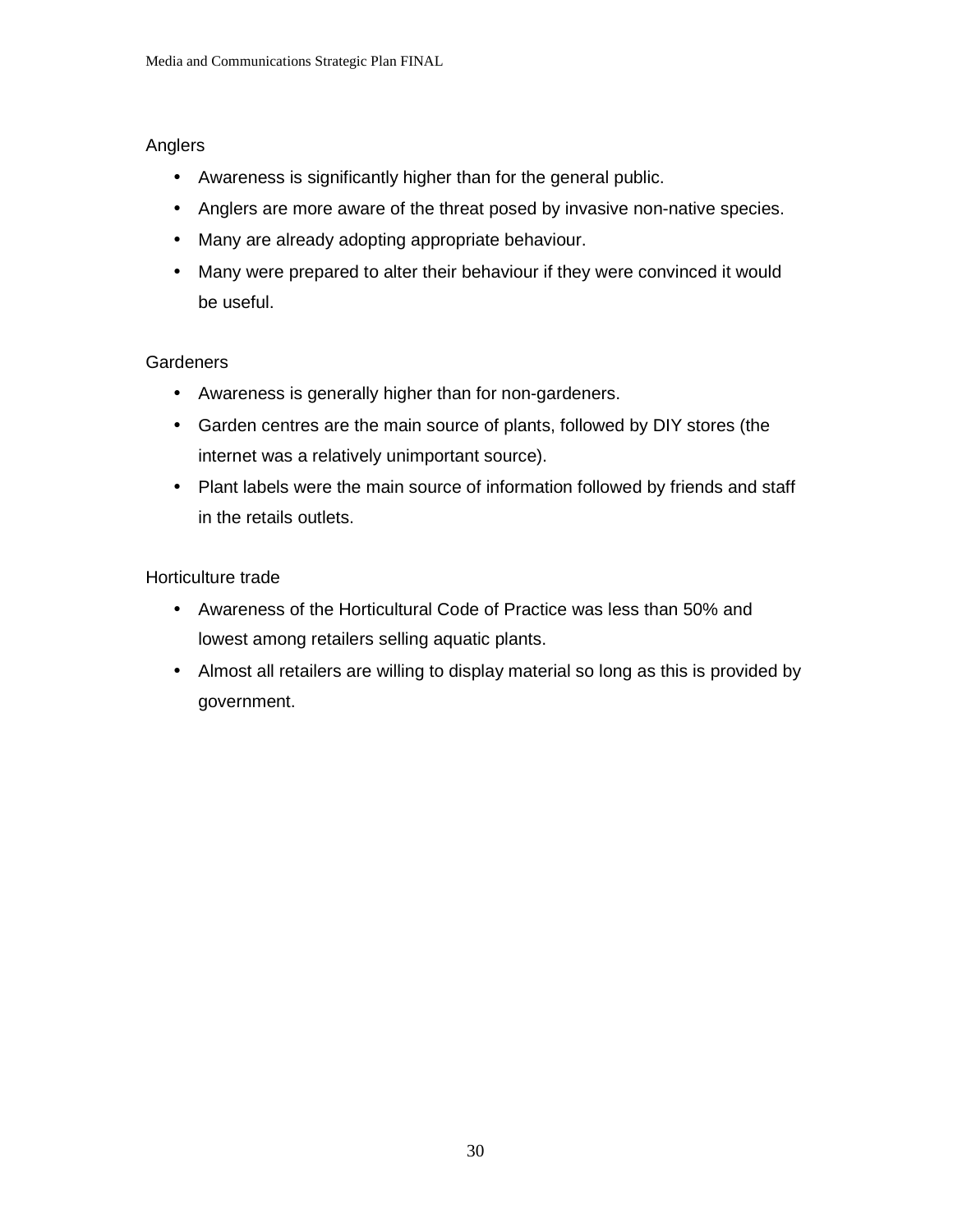## **Annex 2 – Stakeholder Analysis Table for the top six stakeholder groups.**

| Need them to communicate to<br>horticulturalists/gardeners/landscape<br>non-natives. | - Give your customers<br>information on invasive                                                                                                                                                                                                                       | engagement<br>Meetings with Stakeholders                                                                                                                                                  |                           |
|--------------------------------------------------------------------------------------|------------------------------------------------------------------------------------------------------------------------------------------------------------------------------------------------------------------------------------------------------------------------|-------------------------------------------------------------------------------------------------------------------------------------------------------------------------------------------|---------------------------|
|                                                                                      |                                                                                                                                                                                                                                                                        |                                                                                                                                                                                           |                           |
|                                                                                      |                                                                                                                                                                                                                                                                        |                                                                                                                                                                                           |                           |
|                                                                                      |                                                                                                                                                                                                                                                                        |                                                                                                                                                                                           |                           |
|                                                                                      |                                                                                                                                                                                                                                                                        | Revise the Horticultural CoP                                                                                                                                                              |                           |
|                                                                                      |                                                                                                                                                                                                                                                                        |                                                                                                                                                                                           |                           |
|                                                                                      |                                                                                                                                                                                                                                                                        |                                                                                                                                                                                           |                           |
|                                                                                      |                                                                                                                                                                                                                                                                        |                                                                                                                                                                                           |                           |
|                                                                                      |                                                                                                                                                                                                                                                                        |                                                                                                                                                                                           |                           |
|                                                                                      |                                                                                                                                                                                                                                                                        | Use Angling/boat clubs                                                                                                                                                                    | Angling Trust campaign on |
|                                                                                      |                                                                                                                                                                                                                                                                        |                                                                                                                                                                                           | Don't kill a fishery      |
|                                                                                      |                                                                                                                                                                                                                                                                        | Non-native fish poster                                                                                                                                                                    |                           |
|                                                                                      |                                                                                                                                                                                                                                                                        |                                                                                                                                                                                           | Fishing Licence mailing   |
|                                                                                      |                                                                                                                                                                                                                                                                        | ID Inserts into angling                                                                                                                                                                   |                           |
|                                                                                      |                                                                                                                                                                                                                                                                        | magazines                                                                                                                                                                                 |                           |
|                                                                                      |                                                                                                                                                                                                                                                                        |                                                                                                                                                                                           |                           |
|                                                                                      |                                                                                                                                                                                                                                                                        |                                                                                                                                                                                           |                           |
|                                                                                      |                                                                                                                                                                                                                                                                        |                                                                                                                                                                                           |                           |
|                                                                                      |                                                                                                                                                                                                                                                                        |                                                                                                                                                                                           |                           |
|                                                                                      | - Require trade to champion our<br>Invasive non-native species can spread<br>fish disease between waterways<br>Invasive plants can choke your waters<br>Invasive plants can block river/canal/lake<br>Communication of information to<br>Trade to champion our message | - Don't sell invasive non-<br>natives.<br>- Clean/dry equipment<br>- Don't move/release live<br>fish, plants, crayfish<br>- Report unusual species<br>- Help Spread message on<br>release |                           |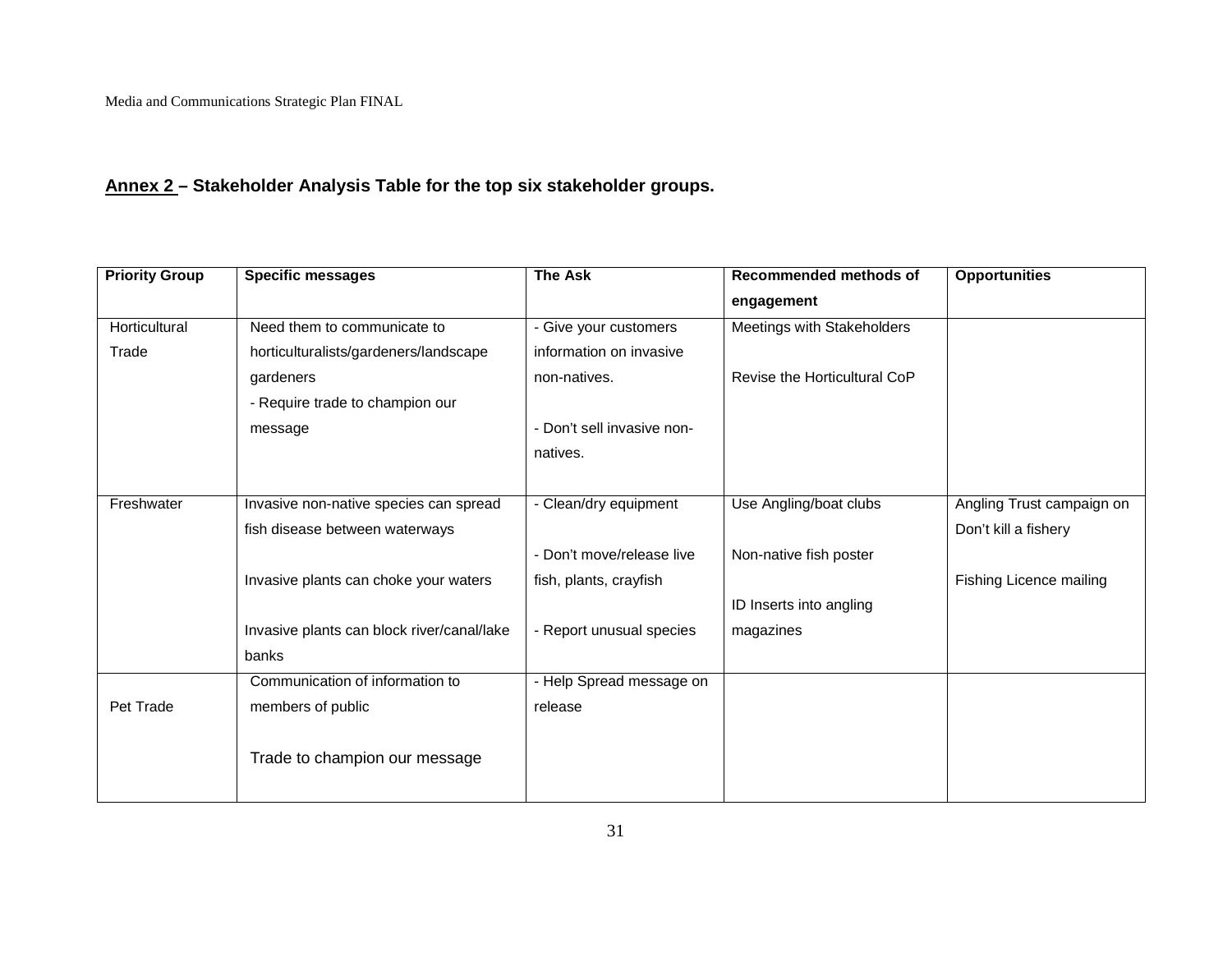| Conservation  | Invasive non-native species are the        | - Inform your members of   | Direct meetings            | Provide, expand existing |
|---------------|--------------------------------------------|----------------------------|----------------------------|--------------------------|
| <b>NGOs</b>   | second biggest cause of BDV loss           | importance                 |                            | training                 |
|               |                                            | - Engage / motivate        | Inform BAP Process         |                          |
|               | Large neg impact on UK BAP Species         | members to act (NT, BTCV,  |                            |                          |
|               |                                            | WT)                        |                            |                          |
|               | Large neg impact on important habitats     | - Report                   |                            |                          |
|               |                                            | - Follow Biosecurity       |                            |                          |
|               | They cost you money to manage              | guidelines                 |                            |                          |
|               |                                            | - Dissemination of         |                            |                          |
|               |                                            | information to members of  |                            |                          |
|               |                                            | public                     |                            |                          |
|               |                                            | - Don't oppose control     |                            |                          |
| Construction  | invasive non-native species cost your      |                            |                            |                          |
| Industry and  | members and partners money, they           |                            |                            |                          |
| development   | invade land costing large sums to clear up |                            |                            |                          |
| sector        |                                            |                            |                            |                          |
|               |                                            |                            |                            |                          |
| Landowning    | invasive non-native species cost your      | - Help control, co-operate | Agricultural shows stands  | Bee Health campaign      |
| organisations | members and partners money, invade         | and report                 | Game Fair stand            |                          |
|               | land, eat crops, predate gamebirds, choke  |                            | Farming Press FJ)          | Phytophthora campaign    |
|               | waterways                                  |                            | TV - Countryfile, Landward |                          |
|               |                                            |                            | Radio - Archers, Farming   |                          |
|               | Find advice here - help with Local         |                            | Today                      |                          |
|               | management Fora                            |                            |                            |                          |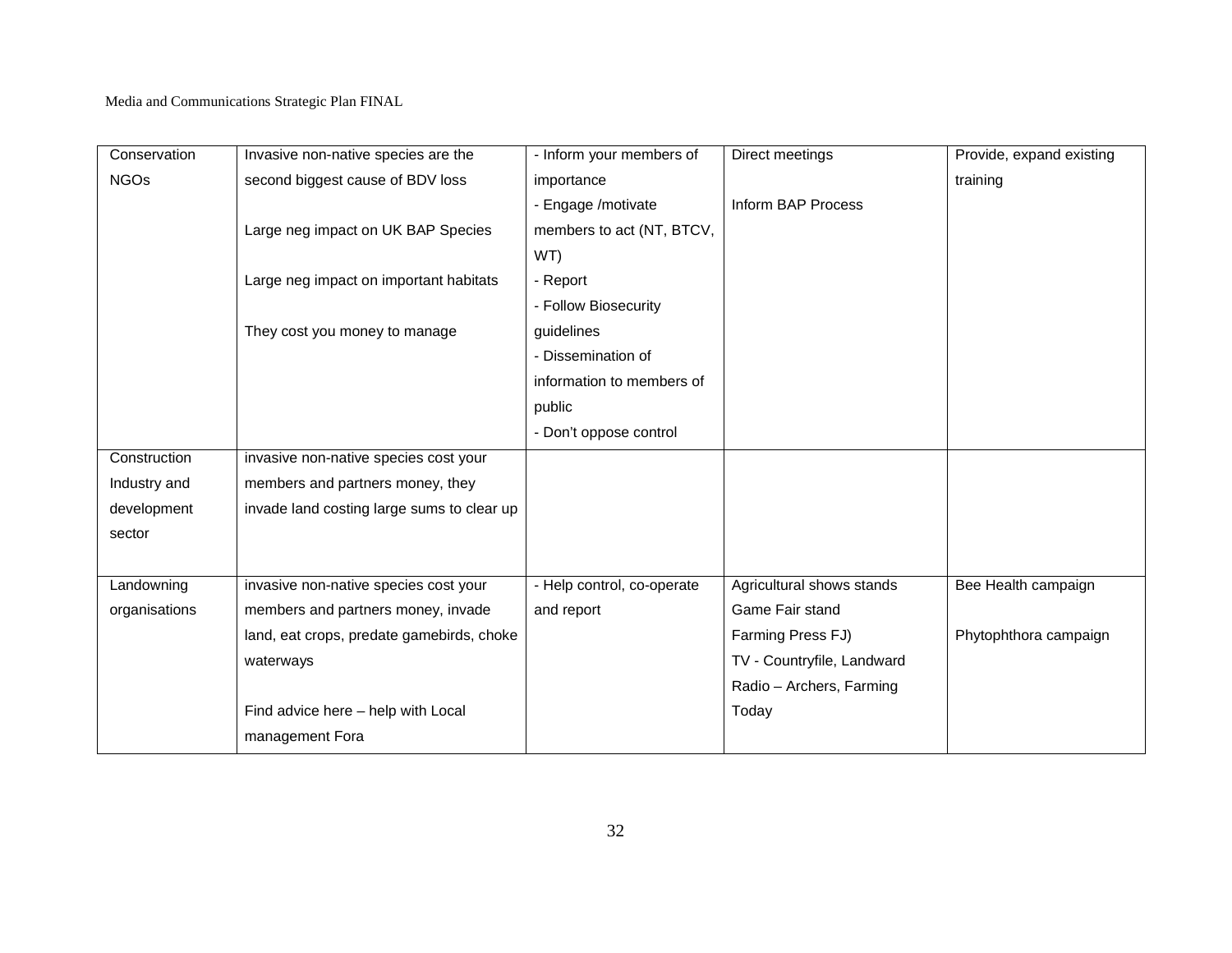## **Annex 3 – Meetings with major stakeholders of the key pathways.**

Date: Autumn 2009 (see Section 1 of Strategy)

• Gardening/Horticulture and Landscape sector Horticultural Trade Association, Garden Centre Association, Botanical Society of the British Isles, Royal Horticultural Society, Plantlife

• Angling

Fisheries and Angling Conservation Trust, Association of Rivers Trusts, Rivers and Fisheries Trusts of Scotland, Association of Game Fisheries Managers, Association of Salmon Fisheries Boards, British Trout Association, Professional Coarse Fisheries Association, British Waterways, Inland Waterways Association, Water Companies, Water UK, British Canoe Union, Amateur Rowing Association. Fish farms?

• Pet Ownership – specifically a) exotic pets and, b) fish Pet Care Trust, Ornamental Aquatic Trades Association, Reptile and Exotic Pet Trade Association, RSPCA, SSPCA

Purpose: To get buy-in to invasive non-native species issues and challenges and to discuss what opportunities there are to work collaboratively to help raise public (members') awareness and promote action.

#### **Meetings with key NGOs**

Date: Autumn 2009 (see Section 1 of Strategy)

Purpose: To get buy-in to invasive non-native species issues and challenges and to discuss what opportunities there are to work collaboratively to help raise public (members') awareness and promote action.

• National Trust, Game and Wildlife Conservation Trust, British Trust for Conservation Volunteers, Wildlife Trusts, RSPB, BASC, Wildlife and Countryside Link, Scottish Environment Link, Wales Environment Link.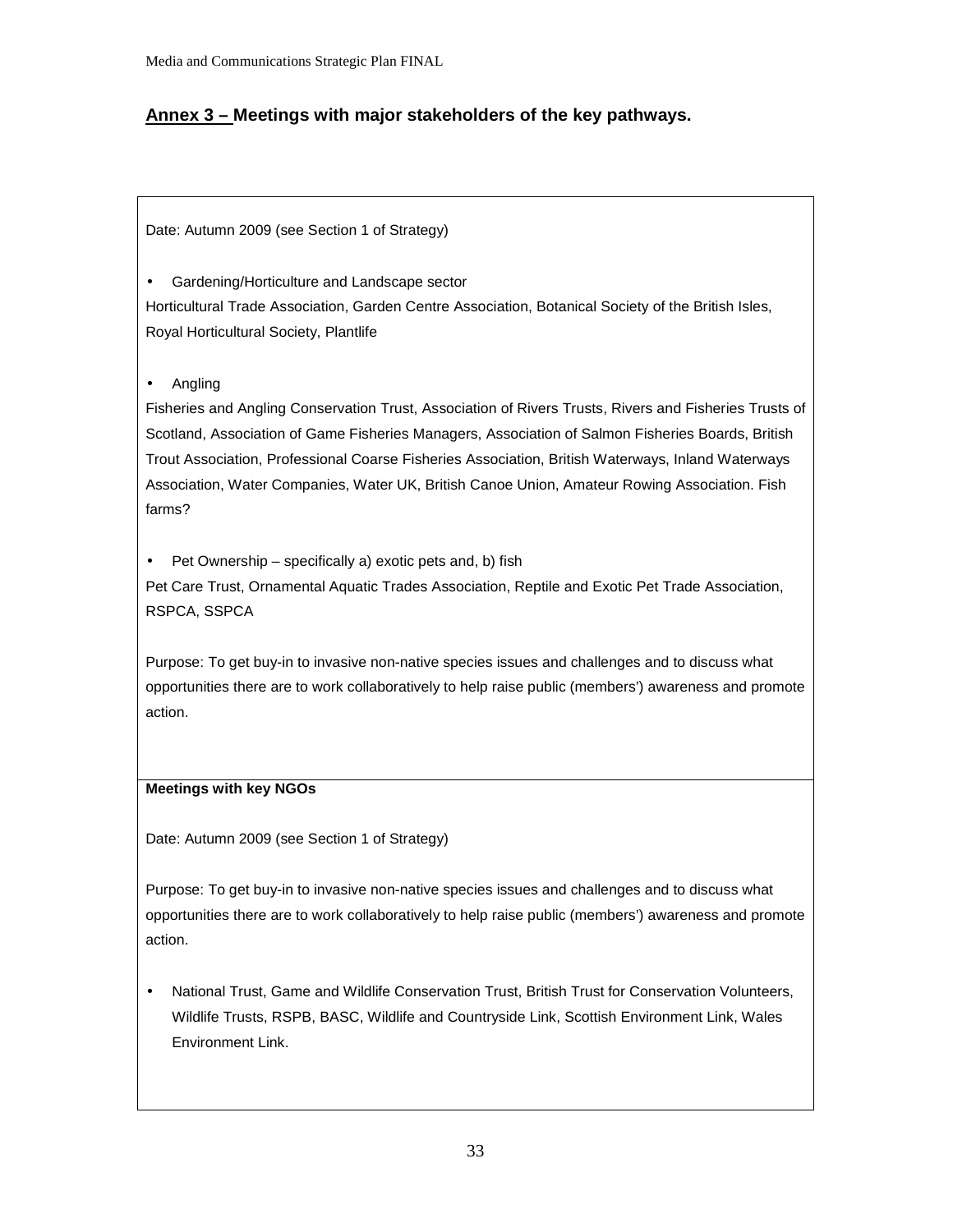#### **Stakeholder Forum**

Date: June 2009

• Core stakeholders to attend are from the key pathways, but open to wider stakeholder network.

Purpose: To engage a broad range of key stakeholders to invasive non-native species issues and challenges and encourage collaborative working.

#### **Action Planning workshops**

Date: Dec 2009 - Jan 2010

Purpose: To encourage key stakeholder groups to develop action plans or pieces of work for their sector. The purpose of the workshops would be to raise stakeholders' awareness of invasive nonnative species, tailored specifically for their sector – how do invasive non-native species impact on their sectors and how might we develop an action plan for viable solutions (e.g. code of practice, good practice guide, training, etc)?

The Horticultural Code of Practice was launched in 2005 and the knotweed CoP in 2006. A Pet Code of Practice is in draft. Section 14ZB (14B in Scotland) of the Wildlife and Countryside Act give the Secretary of State (or Ministers in Scotland) power to approve non-native species Codes of Practice. Launching a set of approved codes together will be more effective than doing so individually.

[Depending on the stakeholders it may be possible to combine these workshops with other events (e.g. workshops at stakeholder conferences/events and the GB Stakeholder Forum).]

#### **Conference stands and workshops at key stakeholder conferences/events**

Date: Throughout year

Purpose: Secure workshops in seminars to promote invasive non-native species issues and any guidance/best practice.

Horticulture trade Angling Pet trade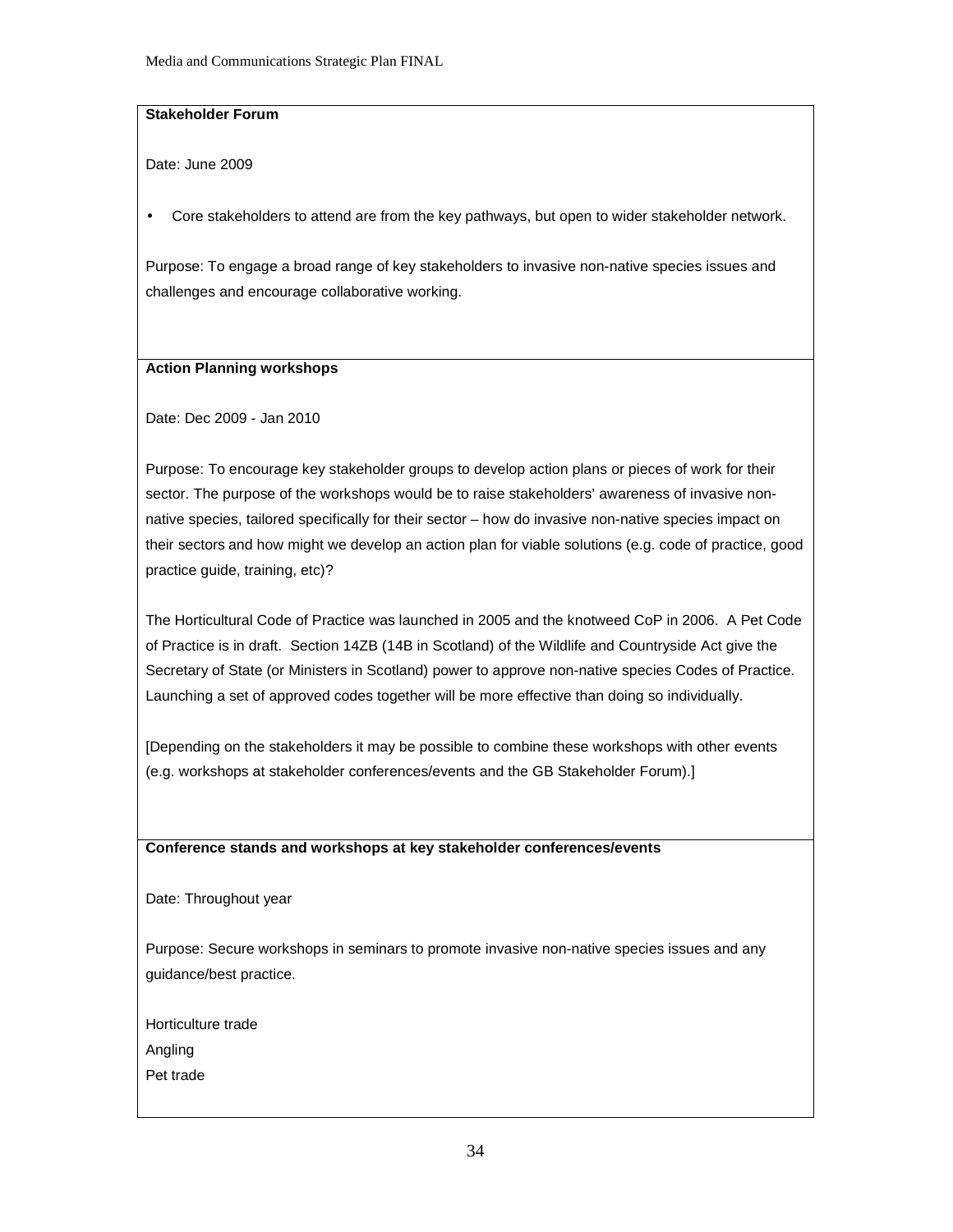Identify key conferences and events over 2009 across key stakeholder groups (above). Develop a conference display/stand.

#### **NGOs network meetings (Links)**

Date: TBC

• Wildlife and Countryside Link, Scottish Environment Link, Wales Environment Link.

Purpose: Use an existing forum where key NGOs come together to plan joint projects and share information. Use this as an opportunity to raise awareness, secure support and discuss how we might be able to work together to deliver the strategy. The Link networks provide a key way to access NGOs.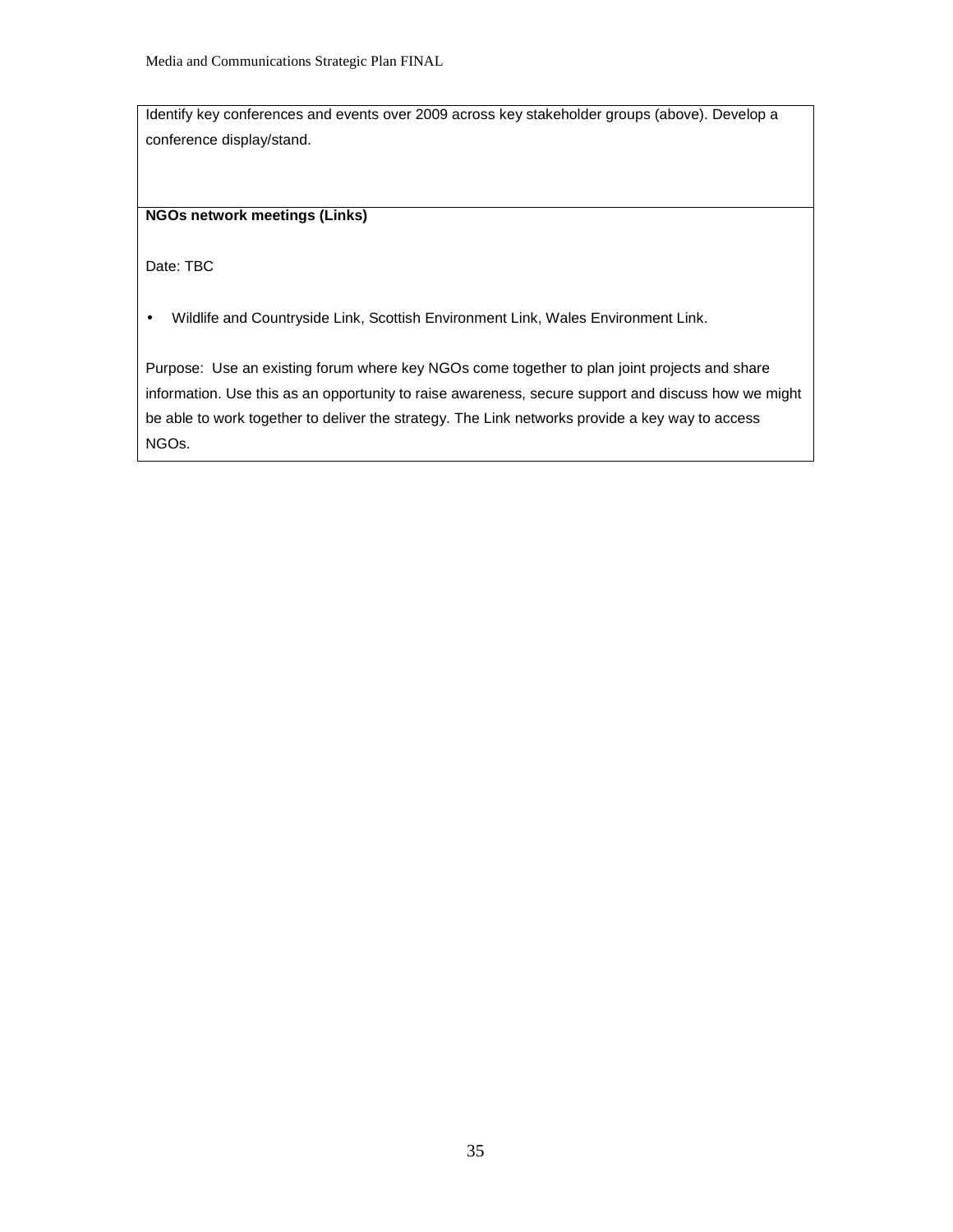## **Annex 4 – General Public – proposals for engagement with the three key sectors.**

#### **Gardening/Horticulture**

• Partnership work

Purpose: Work with groups that have interest in gardening issues to achieve a shared goal

To involve Horticultural Trade Association (HTA), Ornamental and Aquatic Trade Association (OATA), Royal Horticultural Society (RHS), Plantlife, Botanic Gardens and corporate sponsors. Landscape gardeners, construction industry, Landscape Institute, landscape sector .

Cost: Will depend on partners and level of work.

• Point of sale (and point of release) materials (including targeted posters)

Purpose: For display at key locations such as garden centres, garden shows, allotments and on appropriate websites and to provide more information via partnership/sponsorship work through garden centres and large DIY outlets.

Cost: £20k - £25k to develop and design £10k - £30k + for print depending on the scale of distribution.

• Popular Gardening Programmes (TV/Radio)

Purpose: To reach a key audience that is interested and involved in Gardening.

Look at potential opportunities with shows such as Gardeners' World (BBC1), Gardeners' Question Time (Radio 4), the Beechgrove Garden (BBC1 Scotland), the Beechgrove Potting Shed (BBC Radio Scotland), Guild of Garden Writers.

Cost: Will depend on the shows and activity.

• Advertorials in publications

Purpose: Develop Advertorials (that can include relevant case studies) in specialist interest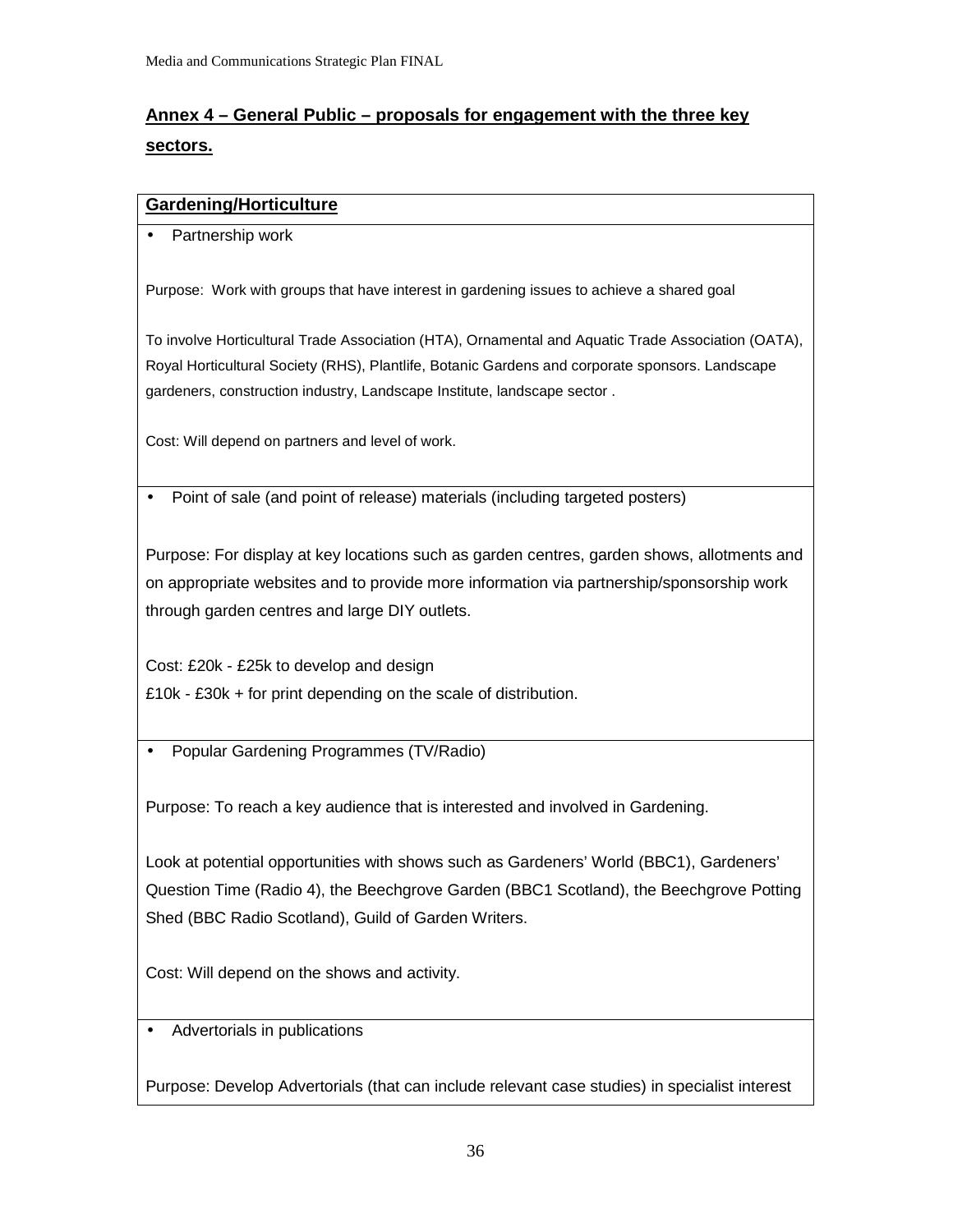gardening publications (e.g. BBC Gardeners World, Organic Gardening Magazine, Amateur Gardening, Horticultural Week).

Cost: Will depend on number of publications and inserts - £50k - £75k +

### **Angling**

• Partnership work

Purpose: Work with groups who have interest in angling and fishery issues to achieve a shared goal.

To involve Angling Trust (AT), Institute of Fisheries Management, River and Fisheries Trust Scotland (RAFTS), River Trusts in England and Wales, Angling Clubs, Professional Coarse Fisheries Association, Association of Stillwater Game Fisheries, Premier Fisheries, CEMEX Angling, Water Company Angling Groups, Water Keepers. Relevant Government agencies – EA, SEPA, NE etc, Corporate Sponsors?

Could include:

- Speakers a way of attracting anglers to meetings and keeping them interested at exhibitions
- Show stands at angling shows already, in England, angling groups share stand space with the EA and CEFAS to present a united front to anglers on many issues. NNS could be included in this process easily
- Consultative and Fisheries Meetings provide a cheap pathway for the distribution of information.

Cost: Will depend on partners and level of work.

• Point of sale (and point of release) materials (including targeted posters)

Purpose: Provide more information via partnership/sponsorship work through information at tackle shops, on-line fishing shops (e.g. Angling Direct, Fishing Warehouse, Tackle Shop), on fishing licences and permits, and for angling groups to distribute with memberships/ in newsletters. Boards at fisheries where people are likely to catch, release and move fish.

Cost: Will depend on activity – Est. - £50k - £100k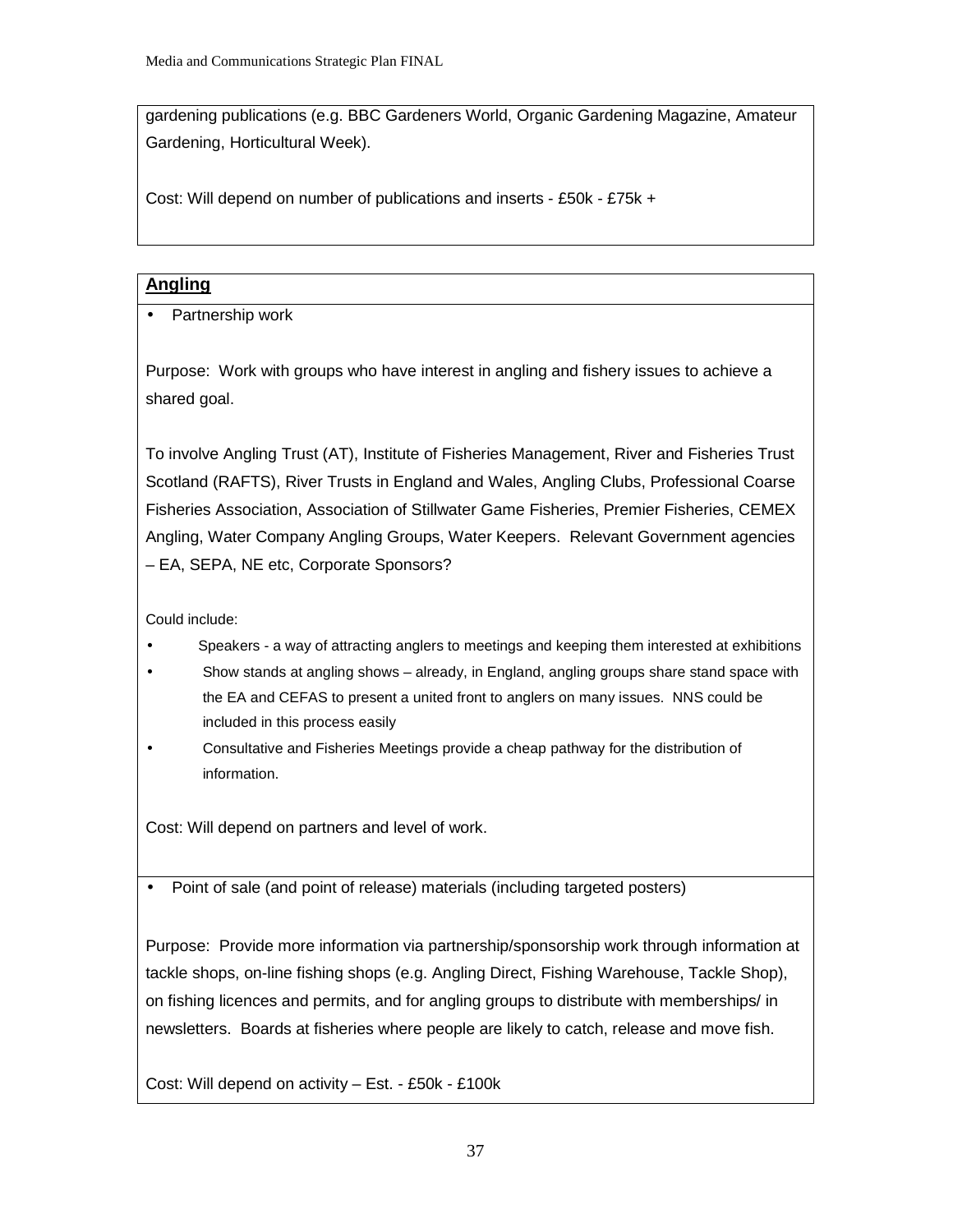#### • On-line

Purpose: Reach anglers who may only buy equipment and source information on-line. Provide information through a different channel. Offer link to GB NNS Secretariat website - where more information will be available.

Develop banners/skyscrapers, identify key partners/sites (e.g. angling forums, on-line angling suppliers).

Cost: Design and sourcing of sites £25k - £50k+

• PR Stories in Relevant Media

Purpose: Present the issue in a measured way with advice on controls and involve the media in developing storylines. This is a low cost pathway to market.

Cost: Will depend on number of publications and inserts - £50k - £75k +

## **Pet Ownership**

• Partnership work

Purpose: Work with groups who have interest in pet ownership issues to achieve a shared goal.

To involve Pet Care Trust, REPTA, Corporate Sponsors.

Cost: Will depend on partners and level of work.

• Point of sale (or release) materials (Including targeted posters and information at sites of release e.g. notice boards at ponds)

Purpose: Provide more information via partnership/sponsorship work to pet owners about invasive non-native species issues. Displayed at pet shops, garden centres, vet surgeries, ponds etc.

Cost: Will depend on activity – Est. - £50k +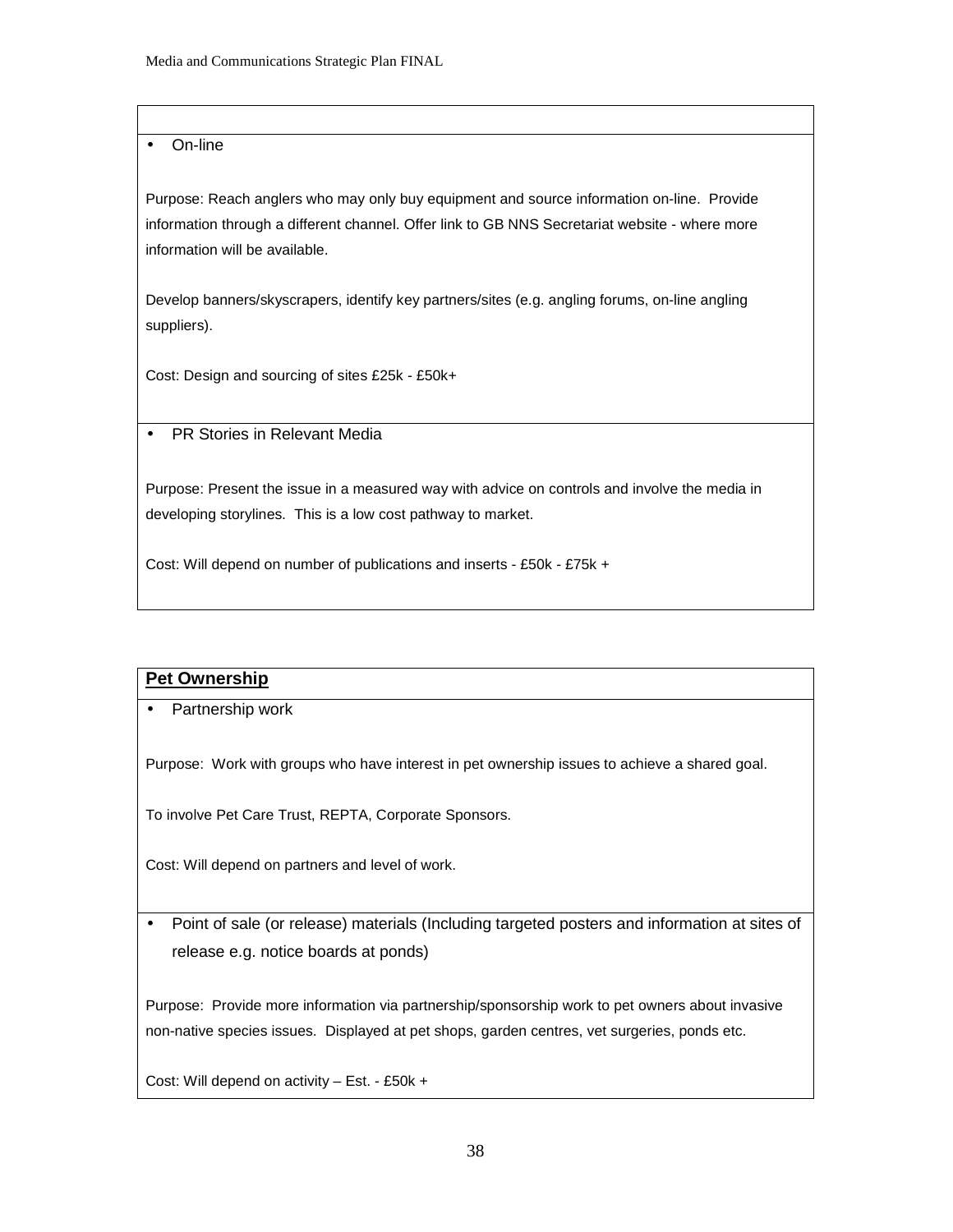#### • On-line

Purpose: Reach exotic pet owners who may only buy animals and feed on-line. Provide information through a different channel. Offer link to GB NNS Secretariat website - where more information will be available.

Develop banners/skyscrapers, identify key partners/sites (e.g. on-line pet shops and pet insurance websites).

Cost: Design and sourcing of sites £25k - £50k +